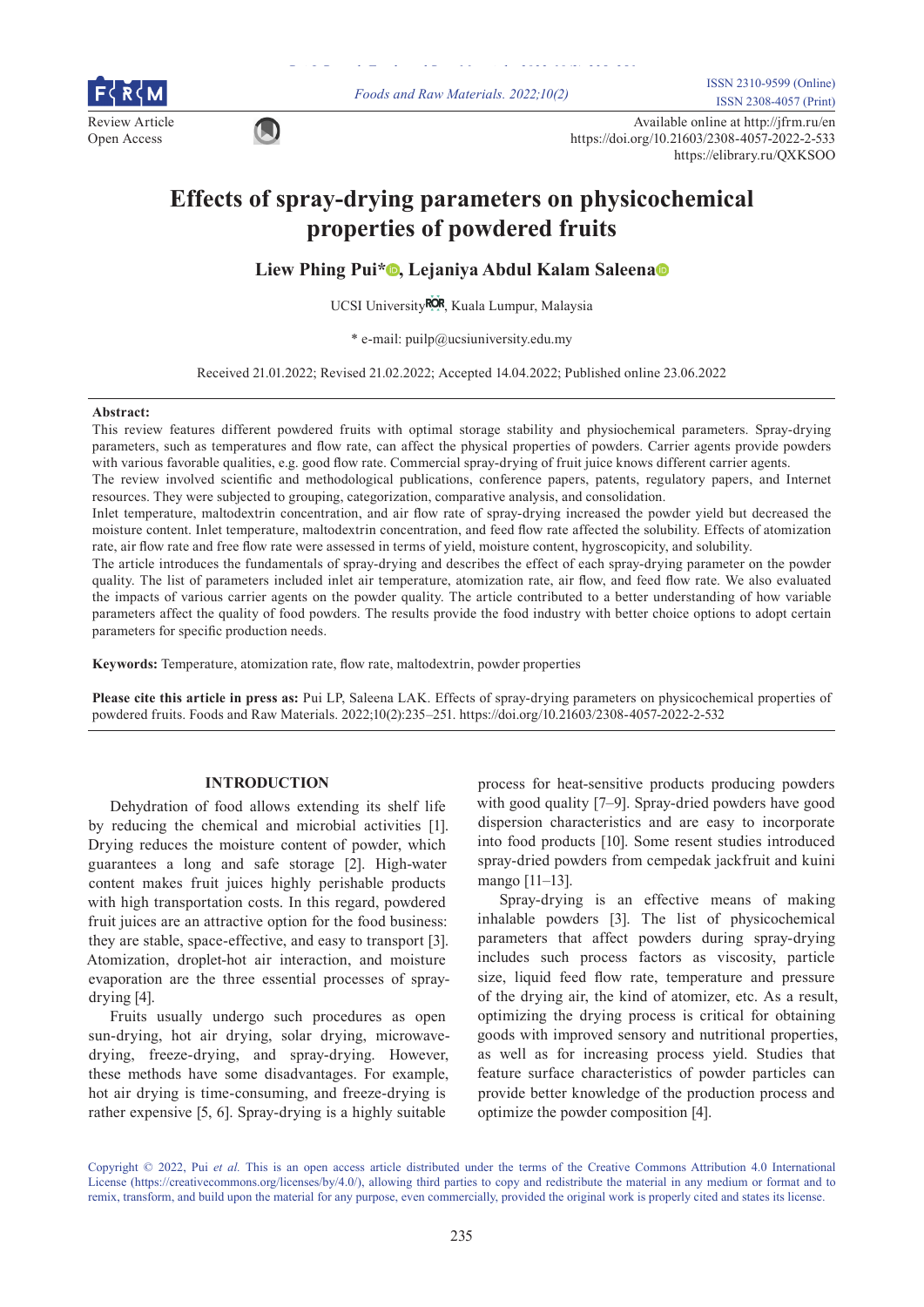Effective spray-drying requires a careful selection of operating conditions. For particles  $\leq 2$  µm, spraydrying has a poor cyclone collection efficiency. A common spray-dryer has an average output of 20–50%, but a new high-performance cyclone developed by the Swiss company BÜCHI increased it to  $\geq 70\%$ . Another significant problem with spray-drying is the lack of control over the mean droplet size. As a result, droplets come in a wide range of sizes, and pneumatic nozzles can cause clogging. Ultrasonic nozzles produce more consistent droplets and more uniform size distribution of the powder [7, 8].

Some difficulties, such as stickiness, hygroscopicity, and solubility, can be overcome by introducing the carrier agents before atomization. Biopolymers and gums are the most popular carrier agents. These compounds are typically associated with microencapsulation. They can minimize powder hygroscopicity, protect delicate food components from unfavorable ambient circumstances, reduce food component volatility and reactivity, and improve the appearance of the finished product [10].

Fruit storage provides their off-season supply. However, some fruits tend to rot during storage and lose their nutritional content. The benefits of a dried extract over traditional liquid forms include cheaper storage costs, increased concentration, and active component stability. Spray-drying can produce powders with precise quality criteria in a continuous process [14]. It is a one-stage technology that turns liquid meals or suspensions into powder form. Spray-drying is also used in pharmacy for tablet coating. Spray-drying has three primary steps: (1) atomizing the liquid feed, (2) creating and drying the droplets, and (3) droplet motion.

**Problem statement.** Spray-dried fruit juice powders have high sugar solids content and usually assume amorphous state [14]. Some recent studies describe the advances in the spray-drying of sugar-rich foods, including fruit juices, pulp, and honey with or without carriers [15]. Products with low molecular weight sugars, e.g. fructose, sucrose, and glucose, have a very low glass transition temperature. Sucrose, glucose, and fructose have the glass transition temperature of 62, 32, and  $-5^{\circ}$ C, respectively. They reduce the glass transition temperature of sugar-rich foods, which are prone to caking during storage [16]. The hygroscopic and thermoplastic nature of dried materials, such as fruit juice powders, are known to cause adhesion to dryer walls, reduce the drying yield, increase stickiness, and decrease solubility [17]. These sugars are very hygroscopic, which increases their stickiness and tendency to agglomeration [18].

Organic lactic, malic, tartaric, and citric acids also make spray-drying difficult. When tartaric, citric, and malic acids were applied at concentrations of  $\geq 10\%$  dry matter, they reduced the powder recovery. As a result, spray-drying of fruits with high acid content required more maltodextrin [19]. Spray-drying below +20°C of glass transition temperature helped avoid stickiness

but was not economically feasible [20]. Spray-dried blood fruit powder was found to have high solubility and good retention of resveratrol content [21]. This work features the effect of different spray-drying parameters, e.g. temperature, flow rate, flow rate, and carrier concentration, on food powders.

# **STUDY OBJECTS AND METHODS**

The study was carried out at UCSI University in Malaysia's Faculty of Applied Sciences, Department of Food Science and Nutrition. It featured scientific and methodological literature, publications in scientific journals, conference papers, patents, regulatory papers, and Internet resources. The data were grouped, categorized, compared, and consolidated. Because 1995 was the year that the topic of spray-drying was first highlighted, the review includes high-quality peerreviewed English-language papers published between 1995 and 2021. Most publications were Scopus indexed. The conference papers were chosen based on their citation quantity and keywords. The review did not include books and non-academic resources.

## **RESULTS AND DISCUSSION**

**Basic principles of spray-drying.** Spray-drying involves five major stages [22, 23]:

1) Concentration. The feed is concentrated before being pumped into the spray-dryer;

2) Atomization. The fluid products are dispersed into fine droplets and pumped into the drying chamber via an atomizer;

3) Droplet-air contact. The atomized feed comes in contact with the hot gas. Water evaporates, leaving a dry product. The contact time between spray-droplets and the hot air is very short, which provides an efficient drying process of heat sensitive materials without thermal decomposition;

4) Droplet drying. It occurs in two sub-stages. The first sub-stage happens at a relatively constant rate. During this sub-stage, the surface of the droplets is quickly moisturized by the water trapped inside the droplets. The second sub-stage happens when the surface of the droplets runs out of moisture. This substage yields a dried product;

5) Separation. The dried powder passes through the cyclone and is then collected in the collection vessel. The air is exhausted from the top of the cyclone and passes through the bag filter.

**Main properties of spray-dried powders.** Primary powder properties include hygroscopicity, moisture content, solubility, particle density, particle size distribution, appearance, color bulk density, particle morphology, and surface composition [24]. In addition to moisture content, some important characteristics of spray-dried powders also include particle porosity, size, and rehydration [20]. As a result, scientific publications concentrate mostly on the effect of feed qualities and drying conditions on the physical properties of powder,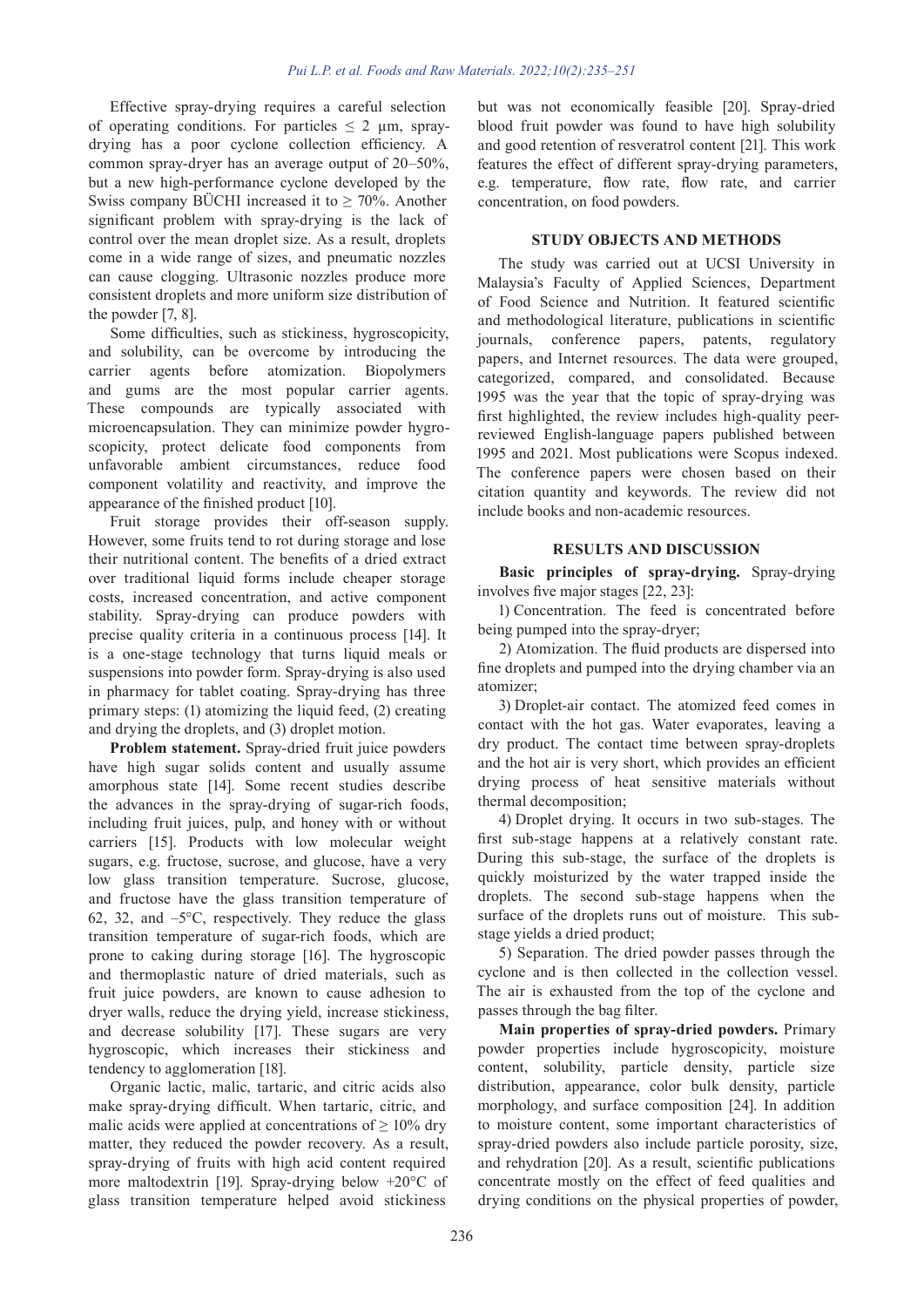although the results are sometimes confusing [25]. The spray-dried powders are analyzed in a few common tests ( Table 1).

The powder yield depends on the kind of fruit and the carrier agent. For example, orange juice powder has a big range of yield, from 25 to 85% [49]. However, acai juice powder yield was reported as 48.49% [26]. The moisture content is one of the main characteristics of powder which affects mainly solubility and bulk density [24]. Moisture content of spray-dried tomato powder was reported as 3.11–9.30%, whereas watermelon juice powder obtained by the same method had 1.47–2.48% moisture content [50, 51].

Fruit juice powder has a high hygroscopic feed and thermoplastic nature. As a result, it sticks to the dryer walls, which is one of the major problems in spraydrying [52]. The other reason might be its low melting point temperature, high water solubility, and low glass transition temperature [53]. Stickiness normally occurs if particles are not dry enough when they come in contact with one another or with the drying wall and thus stick to the drying chamber [19]. Stickiness causes operational issues and lowers the yield [16, 14].

Reported hygroscopicity of 12.48–15.79 for acai powder, while Rodrigues-Hernandez *et al.* stated 36.32–48.93 for cactus pear juice powder [26, 54]. According to Fitzpatrick *et al.*, particle size and particle distribution eventually have significant impact on the powder flowability, handling, and processing [43, 55].

Solubility is another important property of powders [49, 50]. It can be affected by compressed air flow rates, carrier agents, and low feed rates [24]. The water solubility index increased when maltodextrin reached 96% [56]. According to Mahendran, 30% of maltodextrin produced a guava powder with 95% solubility, whereas 60% of maltodextrin added to guava juice decreased the solubility to 86% [38]. Bulk density is an important powder property as it determines the size of containers, which eventually affect the handling and transportation costs.

Consumers prefer it when the powder is reconstituted well and can be instantly dissolved in water [20, 57]. Mango powder showed a good reconstitution property: it completely dissolved in warm water at 40°C with no suspended particles in the solution [52]. Reconstituted pineapple powder was found to have a lower lightness but a higher redness and yellowness, probably, as a result of the non-enzymatic browning reaction that occurred during spray-drying [58].

Youssefi *et al.* measured the color change in the pear cactus juice powder and its reconstituted solution. The slight changes in the color (∆*E*) ranged from 6.7 to 9.8 [17]. *L*\* was affected neither by the drying conditions nor by the color change, only by the maltodextrin concentration. The *L*\* values of the reconstituted samples (13.00–16.00) were similar to those of the untreated juice (13.02), which meant that the spray-drying process did not darken the finished product.

**Factors affecting the properties of spray-dried powder.** Table 2 shows the production of different fruit powders obtained by spray-drying. Spray-drying parameters are important and must be controlled as they affect the quality and quantity of powder. Some parameters of spray-drying include inlet and outlet temperature, air flow rate, feed flow rate, atomizer, carrier agents, and concentration. Different parameters affect such powder properties as bulk density, solubility, hygroscopicity, particle size, flowability, and glass transition temperature [50].

*Inlet air temperature and outlet temperature.* Table 2 demonstrates the effects of inlet air temperature on the physicochemical properties of spray-dried fruit powders. Such powder properties as moisture content, bulk density, particle size, hygroscopicity, and morphology are all affected by the initial settings of inlet air temperature [61]. Inlet air temperature proved a more important factor than maltodextrin content, judging by bulk density, caking, and water solubility index [62].

Inlet air temperature can range from as low as 80°C for red beet to as high as 205°C in for pear cactus [54, 63]. However, the normal range for spray-drying is 110–160°C [50, 64]. Nevertheless, Phisut reported that the inlet air temperature of 150–220°C is commonly used for food spray-drying [61]. Some recent studies of spray-drying of guava, pineapple, and bael powder revealed the inlet air temperature of 148, 160, and 166°C, respectively [65–67].

Quek *et al.* found that the moisture content of spray-dried powder decreased as inlet air temperature and outlet temperature grew higher [51]. The outlet temperature should be the same to maintain the product quality. For every 2–3°C increase in the inlet air temperature, the outlet air temperature is usually increased by 1°C. According to [49, 51, 68], a higher inlet air temperature reduced the residual moisture content. When the inlet air temperature was increased, the moisture content fell down because the heat transfer happened at a faster rate between the product and the drying air [61].

The inlet air temperature can also affect the hygroscopicity of powder [61]. Similarly, powders produced at higher inlet air temperatures were more hygroscopic [24, 26]. Higher inlet air temperatures lowered the moisture content in the powder, causing the powder to absorb moisture from the environment [61]. Inlet air temperature can also affect bulk density. In particular, increasing the inlet air temperature caused the bulk density to drop [49]. For instance, the bulk density of acai juice powder decreased as the inlet air temperature increased [26].

When temperature increased during spray-drying, case-hardening appeared at the outer layer of atomized powder [61]. Particle size was reported to increase together with temperature. Higher drying temperatures resulted in faster drying rates, triggering an early structural formation and preventing the particles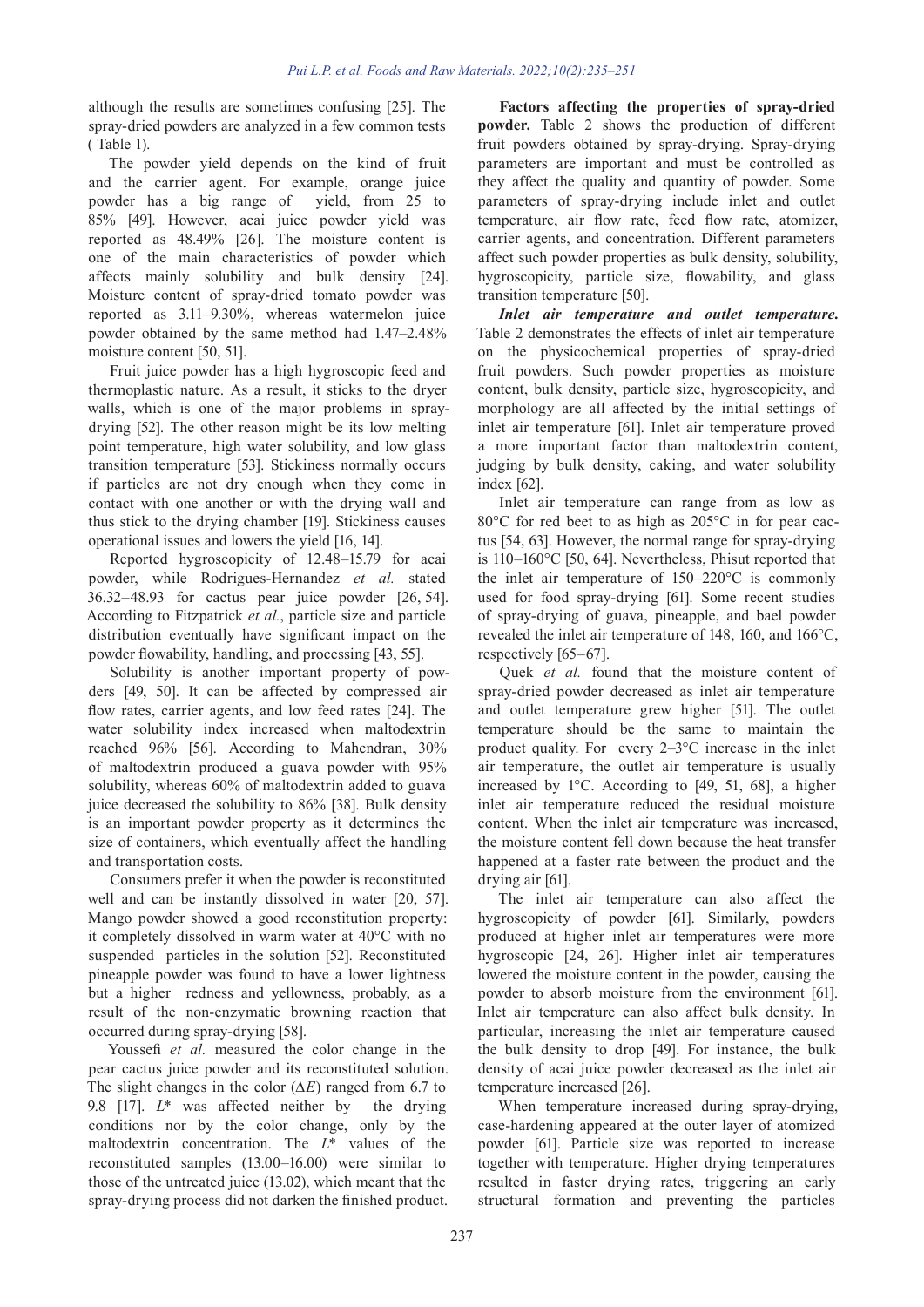|  |  |  | Pui L.P. et al. Foods and Raw Materials. $2022; 10(2):235-251$ |  |
|--|--|--|----------------------------------------------------------------|--|
|  |  |  |                                                                |  |

Powder Initial Total sample solids Inlet temperature, °C Outlet temperature, °C Aspirator rate/air velocity Feed rate Atomization rate/ compressor pressure Analysis References Acai Pulp – 138–202 82–114  $73 \text{ m}^3/\text{h}$ , 0.06 MPa  $5-25 \text{ g/min}$  – Process yield, moisture content, hygroscopicity, anthocyanin retention, outlet temperature [26] Amla Juice – 120–200 81–119 75 m<sup>3</sup>/h 13–15 mL/min 0.12 mPa Moisture content, hygroscopicity, bulk density, water solubility index, surface morphology,  $DPPH$ , total phenolic content [27] Andes berry Juice  $9^{\circ}B$  12 70 10 m<sup>3</sup>/h  $485 \text{ mL/h}$  4 bar Particle morphology, size, thermal analysis, volatile compounds, anthocyanin activity [28] Bayberry Juice 11°B 150 80 100% (35 m<sup>3</sup>/h) 439 L/h Product recovery, moisture content, water activity, glass transition temperature, surface composition [29] Ber Juice –  $170-210 - 40-80$  m<sup>3</sup>/h  $1 L/h$ 9–21% – Color, bulk density, [30] hygroscopicity, packed density, outlet temperature Black currant Extract Final 35°B 150, 160, 70, 70, 180, 205 85, 100 Total polyphenol, antioxidant activity [31] Black mulberry Juice – 110–150 – 800 L/h 150 mL/h 4.65 bar Yield, moisture content, bulk density, solubility, surface morphology, glass transition temperature, particle size [32] Blackberry Pulp –  $140-180$  99-115 35 m<sup>3</sup>/h  $0.49$  kg/h  $0.36$  m<sup>3</sup> air flow Moisture content, hygroscopicity, anthocyanin content, color, surface morphology, particle size [33] Blueberry Extract 30% total solids 160 70 – – 23 000 rpm Particle size, true density, waterbinding capacity, anthocyanin content [34]

**Table 1** Spray-dryer conditions in fruit powder production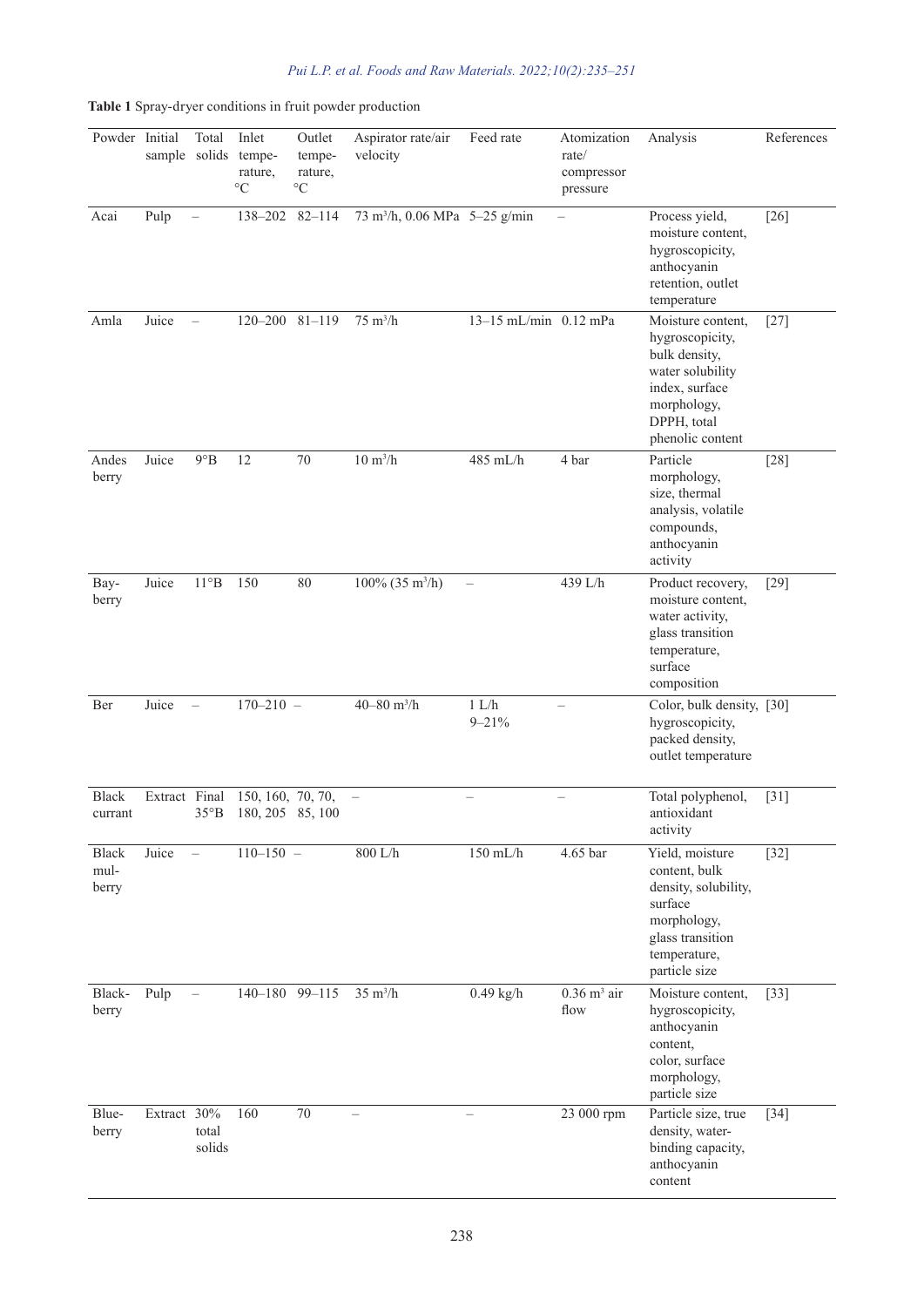# Continuation of Table 1

| Powder Initial            | sample                  | Total<br>solids          | Inlet<br>tempe-<br>rature,<br>$\rm ^{\circ}C$ | Outlet<br>tempe-<br>rature,<br>$\rm ^{\circ}C$ | Aspirator<br>rate/air<br>velocity      | Feed rate         | Atomization Analysis<br>rate/<br>compressor<br>pressure |                                                                                                                                                                                                                                | References |
|---------------------------|-------------------------|--------------------------|-----------------------------------------------|------------------------------------------------|----------------------------------------|-------------------|---------------------------------------------------------|--------------------------------------------------------------------------------------------------------------------------------------------------------------------------------------------------------------------------------|------------|
| Canta-<br>loupe           | Juice                   |                          | $170 - 190$                                   | $75 - 77$                                      | $\overline{\phantom{0}}$               |                   |                                                         | Moisture content,<br>water activity,<br>vitamin C,<br>$\beta$ -carotene content,<br>dissolution, surface<br>morphology                                                                                                         | $[35]$     |
| Elder-<br>berry           | Juice                   | $10-13^{\circ} \text{B}$ | $70 - 120$                                    | $\overline{\phantom{0}}$                       |                                        | 180 & 300 mL/hr - |                                                         | Total phenolic<br>content, color                                                                                                                                                                                               | $[36]$     |
| Gac                       | Aril                    |                          | $120 - 200$                                   | $83 - 125$                                     | 56 $m^3/h$                             | $12-14$ mL/min    | $0.06$ mPa                                              | Moisture content,<br>water activity, bulk<br>density, antioxidant<br>activity, color total<br>carotenoid, water<br>solubility index                                                                                            | $[37]$     |
| Guava                     | Concen- 10.5°B<br>trate |                          | 160                                           | 80                                             |                                        |                   | 40 000 rpm                                              | Moisture content,<br>pH, titratable<br>acidity, total sugars,<br>vitamin C, total<br>soluble solids                                                                                                                            | $[38]$     |
|                           | $Slurry -$              |                          | $170 - 185$                                   | $80 - 85$                                      | $4 \text{ kg/m}^2$                     | 18-20 rpm         |                                                         | Moisture content,<br>solubility,<br>dispersibility,<br>vitamin C                                                                                                                                                               | $[39]$     |
| Indian<br>goose-<br>berry | Juice                   | 19%                      | 120/160                                       | 80                                             |                                        | $1.2$ mL/min      | $2.4 \times 10^2$ kPa                                   | Moisture content,<br>water activity,<br>vitamin C,<br>dissolution                                                                                                                                                              | $[40]$     |
| Lime                      | Juice                   | 9.5                      | $140 - 170 -$                                 |                                                |                                        | $1.75$ g/min      | 5 bar                                                   | Powder recovery,<br>bulk density,<br>surface morphology<br>color                                                                                                                                                               | [41]       |
| Orange Juice              |                         | 56-57%                   | 160                                           | 65                                             |                                        |                   |                                                         | Color, moisture<br>content, titratable<br>acidity, water<br>activity, particle<br>size, bulk density,<br>glass transition<br>temperature                                                                                       | $[42]$     |
| Pitaya                    | Juice                   | 50%                      | $145 - 175 -$                                 |                                                |                                        | $400$ L/h         | 4.5 bar                                                 | Moisture content,<br>water activity,<br>color, true density,<br>bulk density, tap<br>density, Carr Index,<br>Hausner ratio,<br>glass transition<br>temperature,<br>particle size,<br>surface morphology,<br>betacyanin content | $[43]$     |
| Pome-<br>granate          | Juice                   |                          | $20-44^{\circ}B$ 110-140 -                    |                                                | $0.53 \text{ m}^3/\text{min}$ 7 mL/min |                   |                                                         | Moisture content,<br>hygroscopicity,<br>anthocyanin<br>content, color,<br>solubility, bulk<br>density, yield, total<br>phenolic content,<br>antioxidant activity                                                               | $[44]$     |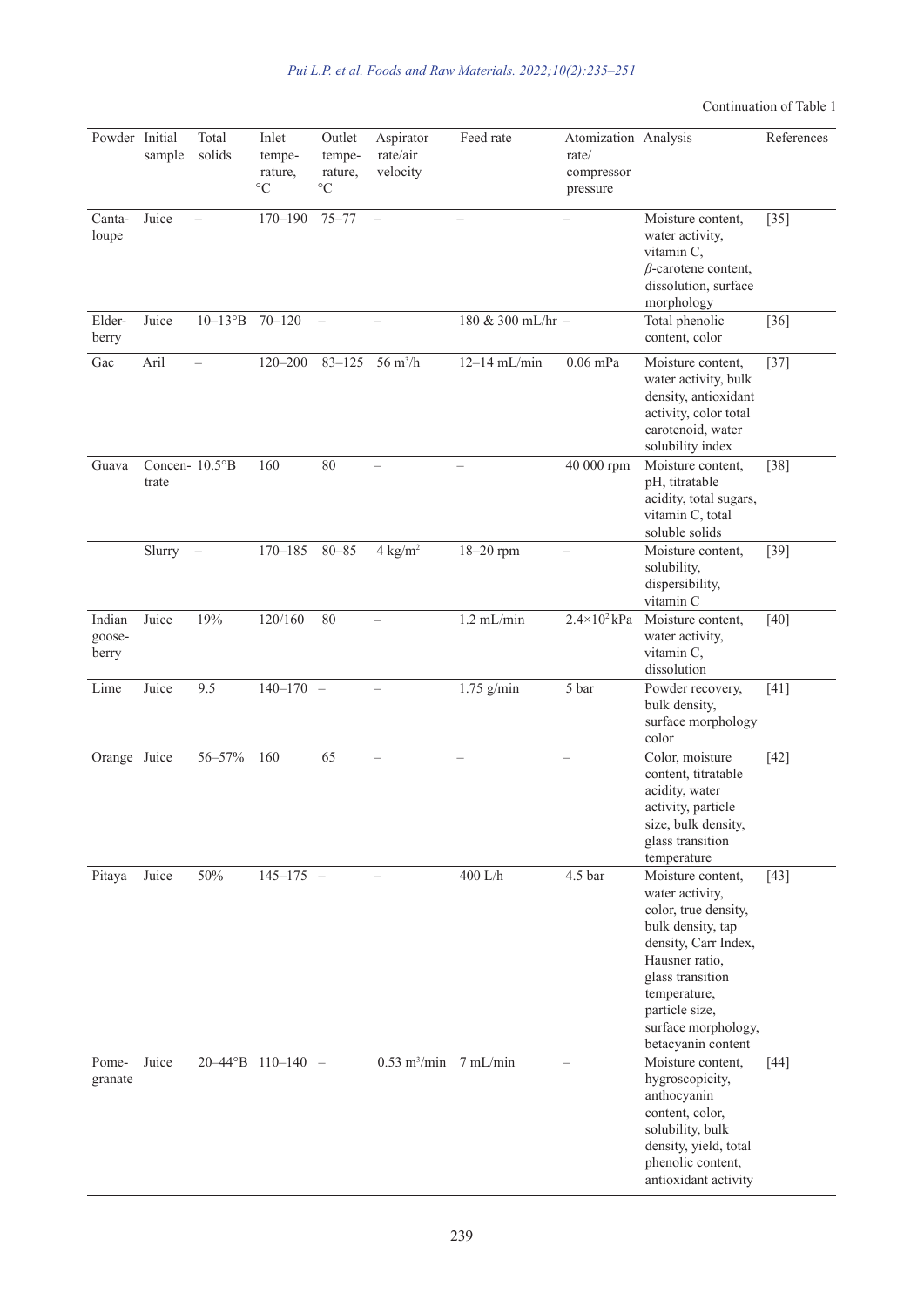Continuation of Table 1

| Powder                    | Initial<br>sample    | Total<br>solids          | Inlet<br>tempe-<br>rature,<br>$\circ$ C | Outlet<br>tempe-<br>rature,<br>$\circ$ C | Aspirator<br>rate/air<br>velocity | Feed rate                       | Atomization<br>rate/compressor<br>pressure | Analysis                                                                                                                                                                 | References |
|---------------------------|----------------------|--------------------------|-----------------------------------------|------------------------------------------|-----------------------------------|---------------------------------|--------------------------------------------|--------------------------------------------------------------------------------------------------------------------------------------------------------------------------|------------|
| Red beet                  | Concen- 20%<br>trate | total<br>solids          | 150, 165,<br>180, 195,<br>210           | $87 - 115$                               | $56 \text{ m}^3/h$                | 390-560 g/h -                   |                                            | Moisture<br>content,<br>hygroscopicity,<br>drying ratio,<br>drying rate,<br>productivity,<br>bulk density,<br>color, Tg,<br>betayanin<br>content                         | $[45]$     |
| Red<br>pitaya<br>peel     | Puree                | $\qquad \qquad -$        | 155-175                                 | $75 - 85$                                | $900 \text{ m}^3/\text{min}$      | $\hspace{0.1mm}-\hspace{0.1mm}$ | 15 000 rpm                                 | Color,<br>hygroscopicity,<br>moisture<br>content.<br>solubility,<br>water activity,<br>betacyanin<br>retention                                                           | $[46]$     |
| Satureja<br>Montana<br>L. | Extract -            |                          | $135 - 140$                             | $60 - 70$                                | $\overline{\phantom{0}}$          | $\overline{\phantom{0}}$        | 20 000-21 000 rpm                          | Yield, moisture<br>content,<br>bulk density,<br>hygroscopicity,<br>water solubility<br>index, total<br>phenolic<br>content, total<br>flavonoid,<br>sensory<br>evaluation | $[47]$     |
| Sea<br>buck-<br>thorn     | Juice                | $\overline{\phantom{0}}$ | 148.79-<br>191.21                       | $65 - 9$                                 | $2.1$ kg/cm <sup>3</sup>          | 30 rpm                          | 50 Hg                                      | Moisture<br>content,<br>dispersibility,<br>vitamin C,<br>overall color<br>change                                                                                         | $[48]$     |

The table is based on the findings of this study

from shrinking during drying [69]. A higher inlet air temperature produced powder with larger particles and greater swelling [70]. A lower inlet air temperature resulted in shrunk and smaller particles.

The moisture content in the powder was reported to improve solubility: the solubility of spray-dried raisin extracts and tomato concentrates increased together with the moisture content [18, 24, 50, 51]. The solubility of spray-dried roselle and tomato powder decreased as the drying temperature fell [24, 71]. A larger spray-dryer affected the beetroot powder color changes, namely increased the a\* value and decreased the b\* value [72].

Quek *et al.* focused on the color of spray-dried watermelon powder [51]. When the inlet air temperature increased, the b\* value increased. However, the a\* values increased at 145–165°C and started to decrease at 175°C. The lightness of the powders decreased when the temperature grew higher. At a higher inlet air temperature, the color of the powders turned darker. Red color decreased when the inlet air temperature rose [51]. The stability of heat sensitive pigment depended on the inlet air temperature. The lycopene content in watermelon juice powder decreased at a higher inlet air temperature, which was in agreement with another publication on tomato pulp [50]. The reduction of lycopene content was likely due to thermal degradation and oxidation. On the other hand, Tonon *et al.* also reported that the inlet air temperature affected the anthocyanin content in acai juice powder [68]. A higher inlet air temperature also decreased the amount of pigments in powder [61].

*Atomization rate and air flow rate.* Tables 3 and 4 illustrate the effects of atomization rate and air flow rate, respectively. As for atomization rate, spray-drying uses different ranges of speed. Atomization rate had a positive effect on sirih powder yield [73]. Amla and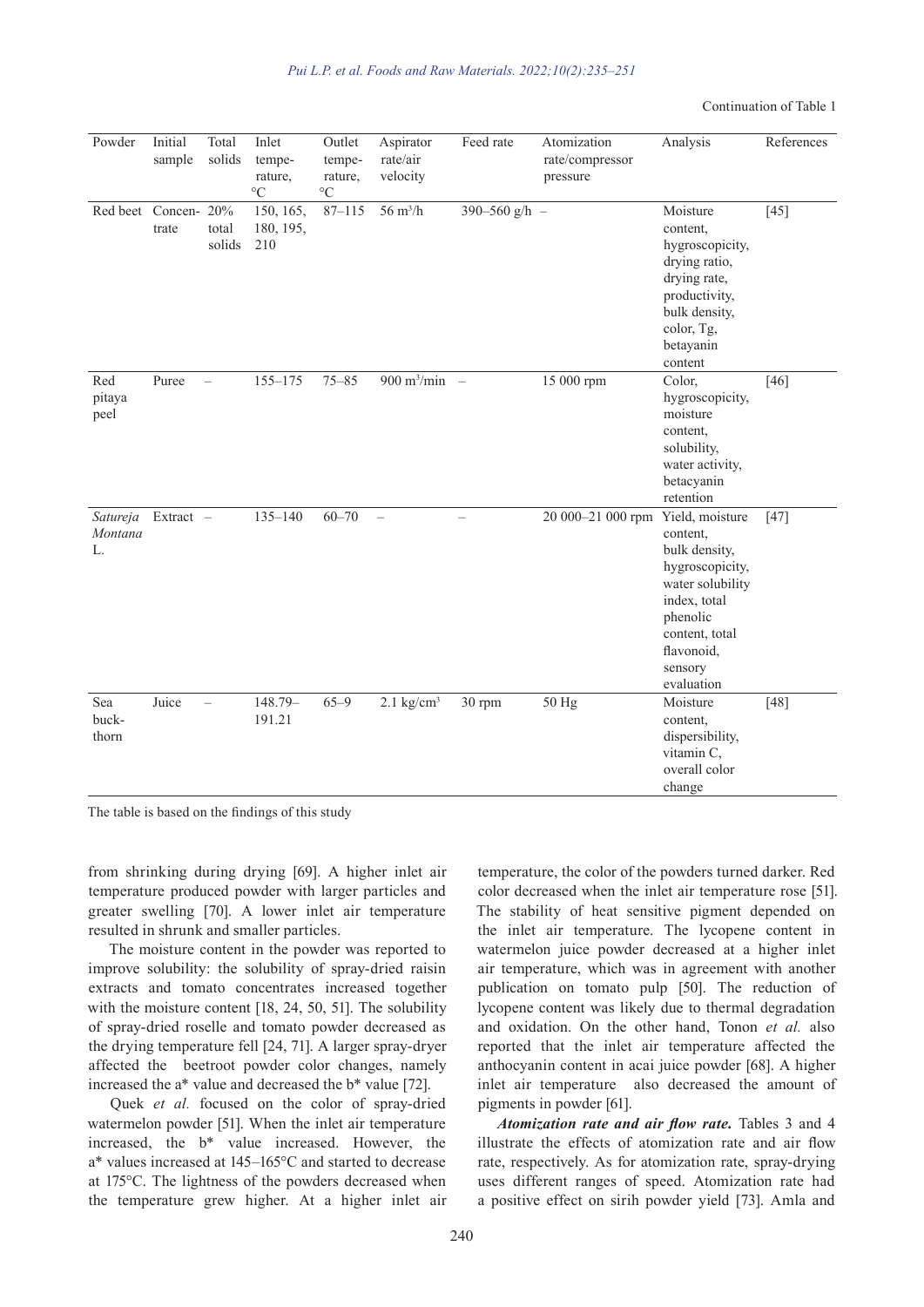| Powder                   | Inlet air<br>tempera-<br>ture, $\mathrm{C}^{\circ}$ | reco-<br>very,<br>$\%$ | Yield/ Moisture Water Hygro- Den- Poro- Par- Caking Solu- Color<br>content | acti-<br>vity            | sco-<br>picity | sity                     | sity                     | ticle<br>size            |                          | bility                   |                                                  | Pig-                     | Anti-<br>ment oxidant min rences<br>activity C |                          | Vita-Refe- |
|--------------------------|-----------------------------------------------------|------------------------|----------------------------------------------------------------------------|--------------------------|----------------|--------------------------|--------------------------|--------------------------|--------------------------|--------------------------|--------------------------------------------------|--------------------------|------------------------------------------------|--------------------------|------------|
| Acai                     | $138 - 202 +ve$                                     |                        | $-ve$                                                                      | $\overline{\phantom{0}}$ | $+ve$          | $\overline{\phantom{0}}$ | $\overline{\phantom{0}}$ | $+ve$                    | $\overline{\phantom{a}}$ | $\equiv$                 |                                                  | $-ve$                    | $\overline{\phantom{0}}$                       | $\overline{\phantom{0}}$ | $[26]$     |
| Acerola<br>pomace        | $170 - 200 -$                                       |                        | $-ve$                                                                      | $\overline{\phantom{0}}$ | $-ve$          |                          |                          |                          | $-ve$                    | $+ve$                    |                                                  |                          |                                                | $\overline{\phantom{0}}$ | $[59]$     |
| Amla                     | $100 - 200 -$                                       |                        | $-ve$                                                                      |                          | $-ve$          | $-ve$                    | $\overline{\phantom{a}}$ |                          |                          | NS                       | $L^*$ +ve                                        | $\qquad \qquad -$        | $-ve$                                          | $\overline{\phantom{0}}$ | $[27]$     |
| Ber                      | $170 - 210 -$                                       |                        |                                                                            |                          | $+v$ e         | $-ve$                    |                          |                          |                          |                          |                                                  |                          |                                                | $\overline{\phantom{0}}$ | $[30]$     |
| <b>Black</b><br>mulberry | $110 - 150$ +ve                                     |                        | $-ve$                                                                      |                          |                | $-ve$                    | $\qquad \qquad -$        |                          |                          | $+ve$                    |                                                  |                          |                                                | $\qquad \qquad -$        | $[32]$     |
| Black-<br>berry          | $140 - 180 -$                                       |                        | $-ve$                                                                      |                          | $-ve$          |                          |                          | NS                       | $\overline{\phantom{0}}$ | $\overline{\phantom{0}}$ | $L^*$ +ve                                        | $-ve$                    |                                                | -                        | $[33]$     |
| Canta-<br>loupe          | $170 - 190 -$                                       |                        | $-ve$                                                                      |                          |                |                          |                          |                          |                          | $\overline{\phantom{0}}$ | $L^*$ -ve<br>$a^*$ +ve<br>$b^*$ NS               |                          |                                                | $\overline{\phantom{0}}$ | $[35]$     |
| Gac                      | $120 - 200 -$                                       |                        | $-ve$                                                                      | $-ve$                    |                | $-ve$                    |                          |                          |                          |                          | $L^*\operatorname{NS}$<br><b>TC</b><br><b>NS</b> | $-ve$                    | $-ve$                                          |                          | $[37]$     |
| Guava                    | $170 - 185 -$                                       |                        | $-ve$                                                                      |                          |                |                          |                          |                          |                          | $+ve$                    | $\qquad \qquad -$                                |                          |                                                | $+ve$                    | $[39]$     |
| Jujube                   | $140 - 160 -$                                       |                        | <b>NS</b>                                                                  |                          | $+ve$          |                          |                          |                          |                          | $\overline{\phantom{0}}$ | $L^*$ -ve<br>$TC + ve$                           | $\overline{\phantom{a}}$ |                                                | $+ve$                    | [60]       |
| Lime                     | $140 - 170$ +ve                                     |                        | <b>NS</b>                                                                  | $\overline{\phantom{0}}$ | $+ve$          | $\overline{\phantom{0}}$ |                          |                          |                          | $\overline{\phantom{0}}$ |                                                  |                          |                                                | $\overline{\phantom{0}}$ | [41]       |
| Orange<br>juice          | $110 - 170 -$                                       |                        | $-ve$                                                                      | $\qquad \qquad -$        | NS             | $\overline{\phantom{0}}$ | NS                       | $\overline{\phantom{0}}$ |                          | -                        |                                                  |                          |                                                | $\qquad \qquad -$        | $[49]$     |
| Pitaya                   | $145 - 175 -$                                       |                        | $-ve$                                                                      |                          |                |                          |                          |                          |                          | -                        | <b>LNS</b>                                       | <b>NS</b>                | $\overline{\phantom{0}}$                       | $\overline{\phantom{0}}$ | $[43]$     |
| Pome-<br>granate         | 110-150 NS                                          |                        | $-ve$                                                                      |                          | NS             | $+ve$                    | $\overline{\phantom{m}}$ |                          |                          | $+ve$                    | <b>TC</b><br>$+ve$<br>$a^*$ -ve                  | $-ve$                    | $+ve$                                          | $\qquad \qquad -$        | $[44]$     |
| Red<br>pittaya<br>peel   | $155 - 175 -$                                       |                        | $-ve$                                                                      | $-ve$                    | $-ve$          |                          |                          |                          |                          | $+{\rm ve}$              | $L^*$ +ve<br>$a^*$ -ve                           | $-ve$                    |                                                |                          | $[46]$     |
| Water-<br>melon          | $145 - 175 -$                                       |                        | $-ve$                                                                      | $_{\rm NS}$              |                | $-ve$                    |                          | $-ve$                    | CI NS<br>HR NS           | $+v_{e}$                 | $L^*$ -ve<br>$a^*$ NS<br>$b^*$ +ve               | $-ve$                    |                                                |                          | $[51]$     |

| Table 2 Effects of inlet air temperature on physicochemical properties of spray-dried fruit powders |  |  |  |
|-----------------------------------------------------------------------------------------------------|--|--|--|
|-----------------------------------------------------------------------------------------------------|--|--|--|

+ve – positive effect; –ve – negative effect; NS – no significant effect; – – not reported

orange powder with greater moisture content resulted from an increase in atomization rate [27, 49]. However, Tee *et al.* stated that raising the atomization rate by 80–100% produced sirih powder with low moisture content and low hygroscopicity [73].

As for the air flow rate, Fazeli *et al.* and Goula and Adamopoulos applied air flow rate of 400–800 and 500–800 L/h, respectively, to produce black mulberry and tomato powders [32, 74]. Fazeli *et al.* reported that the powder yield increased with faster air flow rate, producing a powder of lower moisture content and higher solubility [32]. Greater air flow rates reduced the moisture content and increased the density [32, 74]. However, as the air flow rate increased, the solubility of black mulberry fell down while that of tomato increased [32, 74].

*Feed solid content and flow rate.* Table 5 summarizes the effects of feed flow rate on the physicochemical properties of spray-dried powdered fruits. Most of the initial sample used for spray-drying were in the form of juice [36, 51, 76]. Two types of value were reported for Brix sample solids. Moßhammer *et al.*, used pear cactus juice with 65% of total solids while Roustapour *et al.* reported lime juice with 12% total solids as spray-drying feed [75, 76]. The Brix value also depended on the fruit. For instance, bayberry juice spray-dried into powder had Brix of 7–17°, whereas for pomegranate juice it was 20–44° [65].

Different rates of spray-drying feed have also become subjects of scientific research. Elderberry juice was spray-dried into powder at the feed rate of 180 and 300 mL/h [36]. However, Ferrari *et al.* spraydried blackberry pulp at the feed rate of 0.49 kg/h [33]. Bazaria and Kumar utilized feed flow rate of 400 mL/h to obtain high-quality spray-dried powdered beetroot [78]. Ribeiro *et al.* used different levels of intake temperature (110, 140, and 170°C), feed flow (0.36, 0.60, and 0.84 L/h), maltodextrin quantity  $(14–26\%)$ ,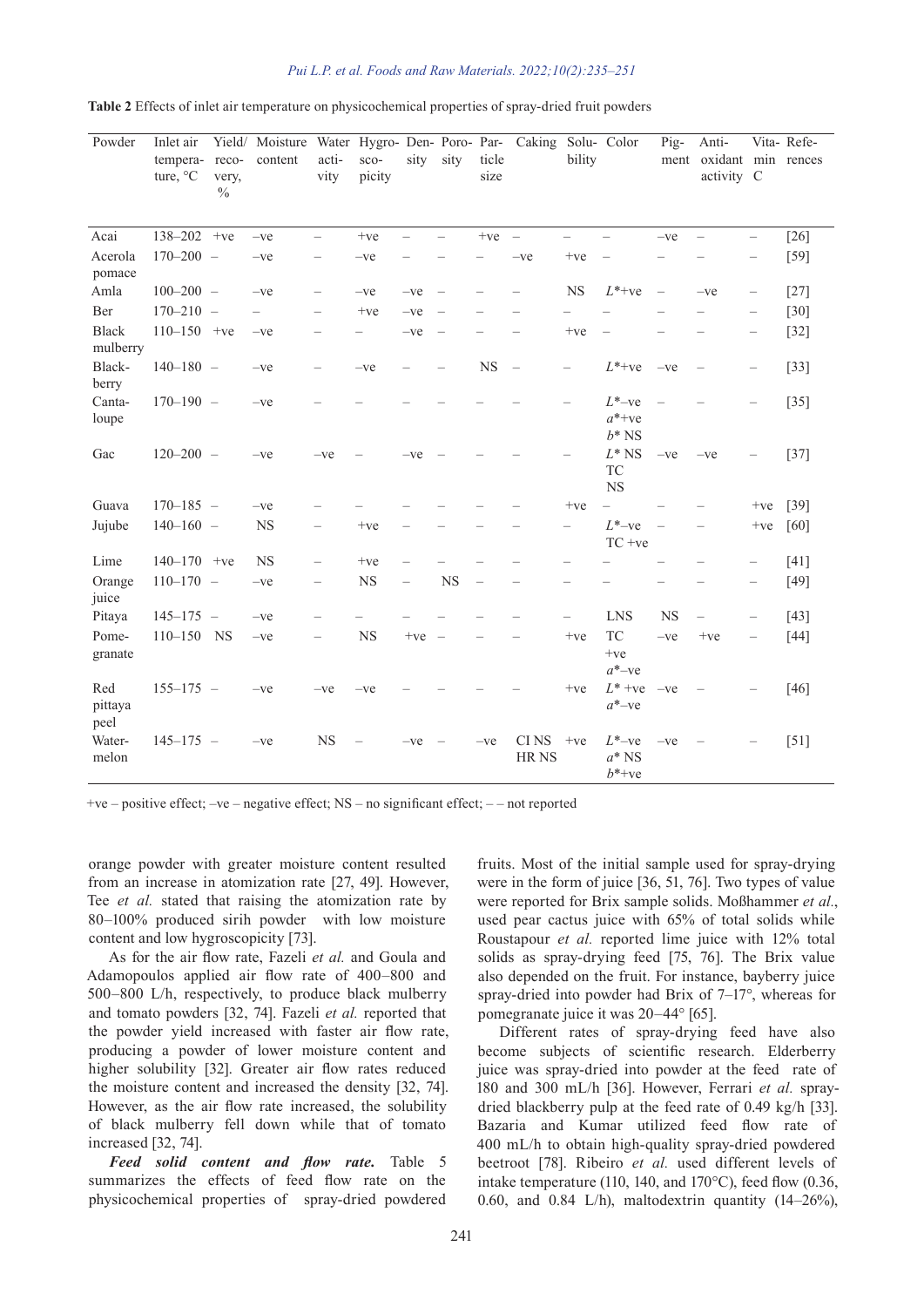|        | Powder Atomization rate | Yield/recovery, % Moisture content Hygroscopicity Density Particle Solubility References |       |                 |    |                          |                          |        |
|--------|-------------------------|------------------------------------------------------------------------------------------|-------|-----------------|----|--------------------------|--------------------------|--------|
|        |                         |                                                                                          |       |                 |    | size                     |                          |        |
| Amla   | $30 - 50$               | -                                                                                        | $+ve$ | NS              | NS | $\overline{\phantom{m}}$ | NS                       | (27)   |
| Sirih  | $80 - 100\%$            | $+ve$                                                                                    | $-ve$ | $-ve$           | -  | $-ve$                    | -                        | $[73]$ |
| Orange | $10000 - 25000$ rpm $-$ |                                                                                          | $+ve$ | $\qquad \qquad$ | NS | NS                       | $\overline{\phantom{m}}$ | [49]   |

#### **Table 3** Effects of atomization rate on physicochemical properties of spray-dried powders

+ve – positive effect; –ve – negative effect; NS – no significant effect; – – not reported

**Table 4** Effects of air flow rate on physicochemical properties of spray-dried powders

| Powder         | Air flow rate                   | Yield/recovery, %        | Moisture content | Density | Solubility               | References         |
|----------------|---------------------------------|--------------------------|------------------|---------|--------------------------|--------------------|
| Black mulberry | 400–800 L/h                     | $+ve$                    | $-ve$            | $+ve$   | $-ve$                    | $\lceil 32 \rceil$ |
| Lime           | $47.1 - 57.8$ m <sup>3</sup> /h | $+ve$                    | NS               | NS      | $\overline{\phantom{m}}$ | [41]               |
| Tomato         | 500 $-800$ L/h                  | $\overline{\phantom{m}}$ | $-ve$            | $+ve$   | $+ve$                    | [74]               |

+ve – positive effect; –ve – negative effect; NS – no significant effect; – – not reported

**Table 5** Effects of feed flow rate on physicochemical properties of spray-dried fruit powders

| Powder                           | Feed flow<br>rate         | Yield/<br>recovery, $\%$ content | Moisture Water | activity | Hygro-<br>scopicity |           | Density Particle Solu- Color<br>size | bility |                                 | Pigment<br>content/<br>retention | References         |
|----------------------------------|---------------------------|----------------------------------|----------------|----------|---------------------|-----------|--------------------------------------|--------|---------------------------------|----------------------------------|--------------------|
| Acai                             | $5-25$ g/min              | $-ve$                            | $+ve$          |          | <b>NS</b>           |           |                                      |        |                                 |                                  | $\lceil 26 \rceil$ |
| Jujube                           | $3 - 5$ m <sup>3</sup> /h | $\overline{\phantom{0}}$         | $+ve$          |          | $-ve$               |           |                                      | -      | $L^*$ -ve<br><b>TC</b><br>$+ve$ | $\overline{\phantom{0}}$         | [60]               |
| Orange                           | 150–450                   |                                  | $-ve$          |          |                     | <b>NS</b> | <b>NS</b>                            |        |                                 |                                  | $[49]$             |
| Water-<br>melon<br>and<br>carrot | $2-5$ mL/min              | $\overline{\phantom{0}}$         | $+ve$          |          |                     |           | -                                    | $+ve$  |                                 | $-ve$                            | $[77]$             |

+ve – positive effect; –ve – negative effect; NS – no significant effect; – – not reported

and maltodextrin dextrose equivalent (DE) as independent variables (5, 10 and 15 DE) [79].

Tonon *et al.* observed that high feed flow rates resulted in a lower yield [26]. This correlation was related to the slow heat and mass transfer. Higher feed flow rates triggered wall deposit, which reduced the yield [80]. Feed flow rate also had an adverse effect on the powder moisture content [77]. High feed flow rate shortened the time of contact between the feed and the drying air, thus decreasing the effectiveness of the heat transfer. An increment in feed flow rate also affected the evaporating intensity, which lowered the inlet air temperature and increased the water content in the powder [81]. Chen *et al.* reported that higher feed flow rate resulted in low-hygroscopicity jujube powder [60]. In addition, higher feed flow rates increased the particle size [80]. Higher feed flow rates increased the solubility of fermented carrot-and -watermelon juice powder [82].

*Type and concentration of carrier agents.* Selecting the best drying aids is one of the most important steps in spray-drying of fruits and vegetables. Drying aids, or wall materials, or carriers, are mostly used to increase the glass transition temperature of the feed. They can

improve the recovery by decreasing the stickiness which causes the product to stick together or to the drying chamber [16]. An ideal spray-drying carrier has a high solubility, bland taste, and good emulsifying and drying properties. Its limited solution viscosity is at 35–45% solids content; it is nonhygroscopic, nonreactive, and cheap [83]. Maltodextrin, alginate, Arabic gum, modified starch, inulin, and their combinations served as carriers for spray-drying of carotenoid-rich goldenberry (*Physalis peruviana* L.) juice, while cellobiose was used as control [84].

Table 6 demonstrates different carrier agents in fruit powder production, the most common carrier agents being maltodextrin and Arabic gum. Arabic gum had a high glass transition temperature and proved efficient in flavor retention [85]. Arabic gum is expensive because its supply from Middle East and Africa is as unpredictable as its quality. Maltodextrin is not only neutral in color and taste but also relatively cheap, which makes is the most common carriern commercial spraydrying [7, 16]. Maltodextrin consists of *β*-D-glucose units that are linked by glycosidic bonds  $(1\rightarrow 4)$ , with dextrose equivalency (DE) that indicates its reducing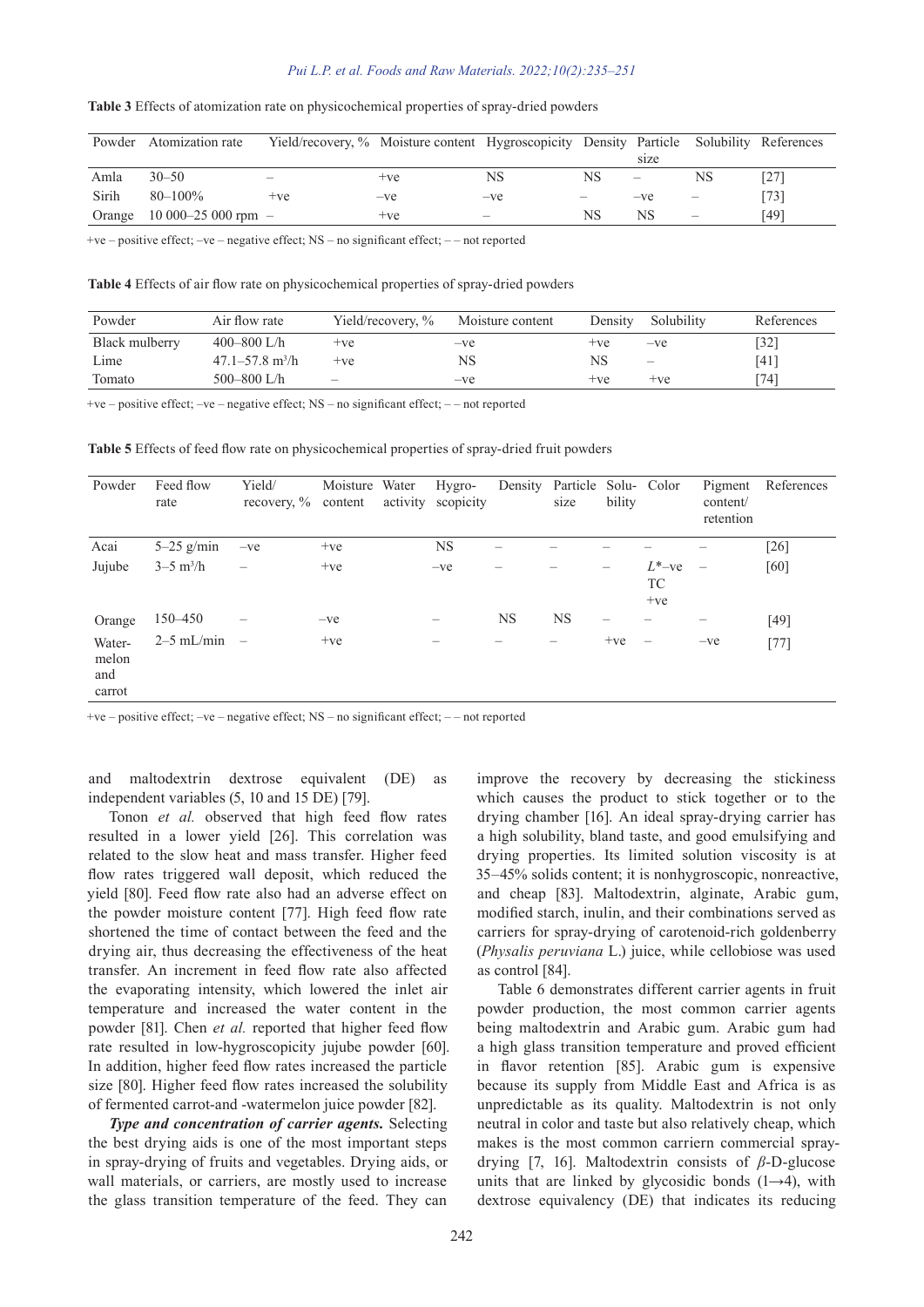| Powder                   | Initial<br>sample | Carrier agent                                                  | Concentrations/<br>percentage                                | Analyses                                                                                                                                                                                                          | References |
|--------------------------|-------------------|----------------------------------------------------------------|--------------------------------------------------------------|-------------------------------------------------------------------------------------------------------------------------------------------------------------------------------------------------------------------|------------|
| Acai                     | Pulp              | Matodextrin (DE20) & Arabic<br>gum                             | 6%                                                           | Process yield, moisture content,<br>hygroscopicity, anthocyanin<br>retention, outlet temperature                                                                                                                  | [8]        |
| Amla                     | Juice             | Maltodextrin                                                   | $3 - 9\%$ (w/v) juice                                        | Moisture content, hygroscopicity,<br>bulk density, water solubility<br>index, surface morphology,<br>DPPH, total phenolic content                                                                                 | $[38]$     |
| Bayberry                 | Juice             | Maltodextrin (DE 12 & 19)                                      | 1:1 (fruit juice)                                            | Moisture content, color                                                                                                                                                                                           | [64]       |
|                          |                   | Maltodextrin DE 10                                             | $10 - 50%$                                                   | Product recovery, moisture<br>content, water activity, glass<br>transition temperature, surface<br>composition                                                                                                    | $[29]$     |
| <b>Black</b><br>mulberry | Juice             | Maltodextrin DE 6, 9, 20                                       | $8 - 16%$                                                    | Yield, solubility, bulk density,<br>moisture content                                                                                                                                                              | $[32]$     |
| Blackberry               | Pulp              | Maltodextrin (DE 20)                                           | $5 - 25\%$                                                   | Moisture content, hygroscopicity,<br>anthocyanin content, color, sur-<br>face morphology, particle size                                                                                                           | $[33]$     |
| <b>Blackcurrant</b>      | Extract           | Maltodextrin (DE 11, 18 and 21) Total °B 35                    |                                                              | Total polyphenol and antioxidant<br>activity                                                                                                                                                                      | $[31]$     |
| Blueberry                | Extract           | Maltodextrin (DE 18.5)                                         | Total solids 30%<br>(blueberry solids 20%)                   | Particle size, true density, wa-<br>ter-binding capacity, anthocyanin<br>content                                                                                                                                  | $[34]$     |
| Cantaloupe               | Juice             | Maltodextrin (DE 9-13)                                         | $10\%$                                                       | Moisture content, water activity,<br>vitamin C, carotene content, dis-<br>solution, surface morphology                                                                                                            | $[35]$     |
| Elderberry               | Juice             | Acacia gum &<br>maltodextrin (DE 4-7)                          | $5:1-5:4; 1:1$ (juice)                                       | Total phenolic content, color                                                                                                                                                                                     | $[36]$     |
| Gac                      |                   | Fruit aril Maltodextrin DE 12                                  | $10 - 30%$                                                   | Moisture content, water activ-<br>ity, pH, color, water solubility<br>index, bulk density, carotenoid,<br>antioxidant                                                                                             | $[37]$     |
| Gooseberry               | Juice             | Maltodextrin                                                   | 19% TSS                                                      | Moisture content, Water activity,<br>vitamin C, dissolution time                                                                                                                                                  | [40]       |
| Guava                    | Juice             | Maltodextrin 500 RM1249                                        | $7 - 12%$                                                    | Moisture content, solubility, dis-<br>persibility, vitamin C                                                                                                                                                      | $[39]$     |
| Jucara                   | Pulp              | Arabic gum, Maltodextrin,<br>Gelatin                           | Arabic gum and<br>Maltodextrin (5-55%),<br>Gelatin $(5-15%)$ | Anthocyanin content, moisture<br>content, water activity, hygro-<br>scopicity, solubility, total color<br>change, bulk density                                                                                    | $[88]$     |
| Lime                     | Juice             | Maltodextrin (DE 5)                                            | $10 - 30%$                                                   | Moisture content                                                                                                                                                                                                  | [76]       |
| Mango                    | Juice             | Maltodextrin, arabic gum,<br>starch wax, crystalline cellulose |                                                              | Surface morphology, stickiness,<br>solubility, powder diffraction                                                                                                                                                 | [14]       |
| Orange                   | Concen-<br>trate  | Maltodextrin (DE 6-21)                                         |                                                              | Glass transition temperature,<br>residue formation                                                                                                                                                                | $[74]$     |
|                          | Juice             | Maltodextrin and liquid glucose -                              |                                                              | Particle size, wettability time,<br>insoluble solids, bulk density,<br>moisture content                                                                                                                           | $[49]$     |
| Pineapple                | Juice             | Maltodextrin (DE10)                                            | $10 - 12.5\%$                                                | Moisture content, color, bulk<br>density, solubility                                                                                                                                                              | $[7]$      |
| Pitaya                   | Juice             | Maltodextrin                                                   | 20 and 30%                                                   | Moisture content, water activity,<br>color, true density, bulk density,<br>tap density, Carr's Index, Hausner<br>ratio, glass transition temperature,<br>particle size, surface morphology,<br>betacyanin content | $[43]$     |

# **Table 6** Applications of different carrier agents in spray-drying of fruit powders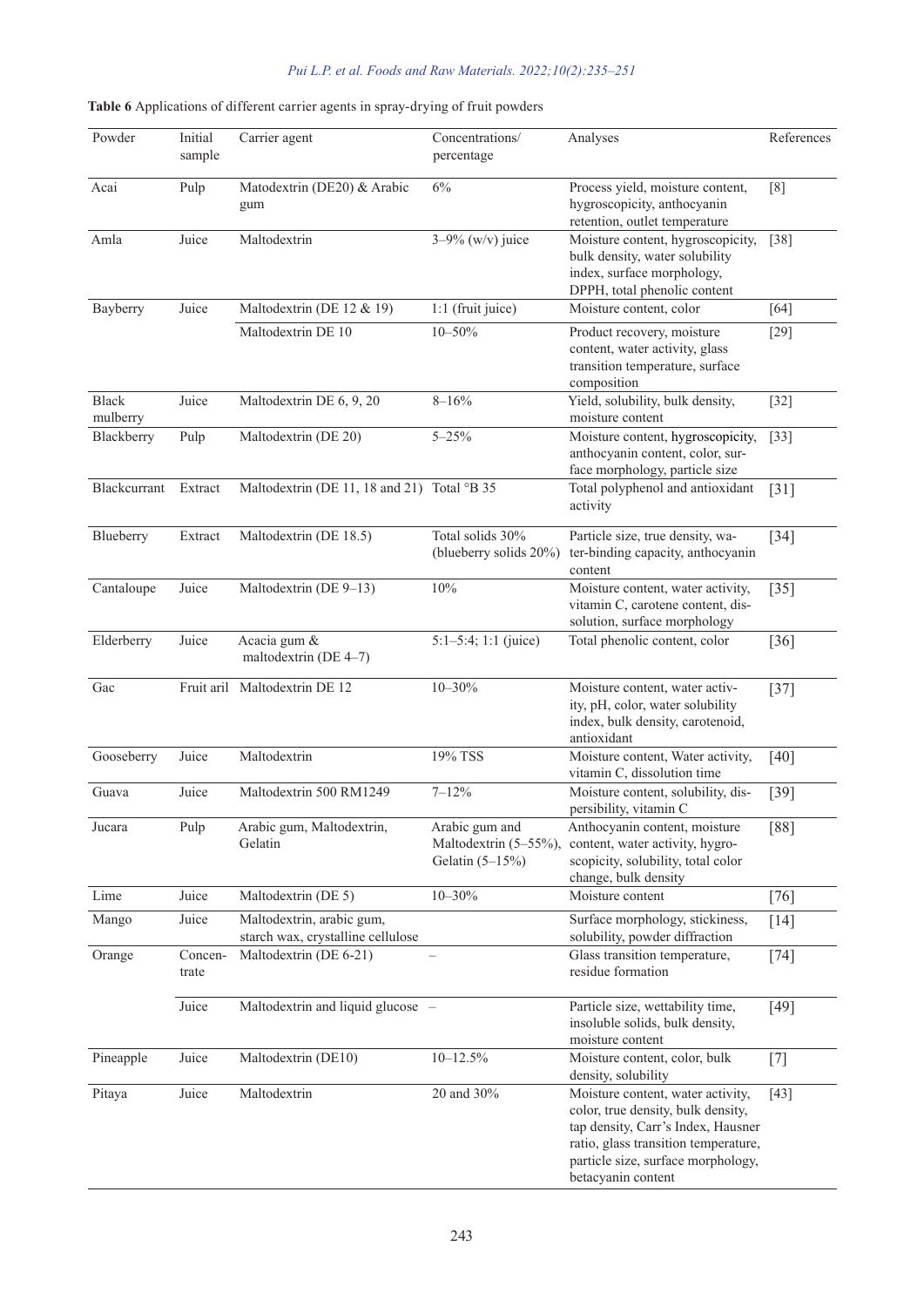Continuation of Table 6

| Powder                | Initial<br>sample | Carrier agent                           | Concentrations/<br>percentage | Analyses                                                                                      | References |
|-----------------------|-------------------|-----------------------------------------|-------------------------------|-----------------------------------------------------------------------------------------------|------------|
| Pitaya                | Juice             | Maltodextrin DE 10                      | $8-22\%$ w/w                  | Color, hygroscopicity, moisture content,<br>water activity, solubility, betacyanin<br>content | [46]       |
| Pomegranate           | Juice             | Maltodextrin, arabic<br>gum, starch wax | 8 and 12%                     | Yield, solubility, color, total anthocyanin,<br>antioxidant                                   | [17]       |
| Seabuckthorn<br>fruit | Juice             | Maltodextrin DE 20                      | $20-49$ g in 100 mL           | Moisture content, solubility, dispersibility,<br>vitamin C, overall color difference          | [48]       |
| Strawberry            | Juice             | Maltodextrin                            | $10 - 30%$                    | Vitamin C loss, solubility,<br>anti-caking, sensory                                           | [89]       |
| Watermelon            | Juice             | Maltodextrin (DE 9-12) 3 and $5\%$      |                               | Moisture content, water activity,<br>dissolution, color, carotene content, sugar              | [51]       |

**Table 7** Effects of maltodextrin concentration on physicochemical properties of spray-dried powder

| Powder                   | Malto-<br>dextrin<br>concen-<br>trations,<br>$\frac{0}{0}$ | Yield/<br>reco-<br>very,<br>$\frac{0}{0}$ | Mois-<br>ture<br>con-<br>tent | acti-<br>vity            | sco-<br>picity |            | Water Hygro- Density Particle Caking Solu- Color<br>size |           | bility    |                               | Pigment<br>content/<br>retention | Anti-<br>$oxi-$<br>dant<br>acti-<br>vity | Vita-<br>min<br>$\mathcal{C}$ | Refe-<br>ren-<br>ces |
|--------------------------|------------------------------------------------------------|-------------------------------------------|-------------------------------|--------------------------|----------------|------------|----------------------------------------------------------|-----------|-----------|-------------------------------|----------------------------------|------------------------------------------|-------------------------------|----------------------|
| Acai                     | $10 - 30$                                                  |                                           | $_{\rm NS}$                   | $\overline{\phantom{0}}$ | $+ve$          |            | $+ve$                                                    |           |           |                               |                                  |                                          |                               | $[26]$               |
| Amla                     | $3 - 9$                                                    | $\overline{\phantom{0}}$                  | $-ve$                         | $\qquad \qquad -$        | $-ve$          | <b>NS</b>  | $\overline{\phantom{0}}$                                 | —         | <b>NS</b> | $L^*$ +ve                     |                                  | $-ve$                                    | —                             | $[27]$               |
| <b>Black</b><br>mulberry | $8 - 16$                                                   | $+ve$                                     | $-ve$                         |                          |                | $-ve$      |                                                          |           | $+ve$     | $TC-$                         |                                  |                                          |                               | $[32]$               |
| Black-<br>berry          | $5 - 25$                                                   |                                           | $-ve$                         |                          | $-ve$          |            |                                                          |           |           |                               | $-ve$                            |                                          |                               | $[33]$               |
| Guava                    | $5.95 -$<br>13.03                                          |                                           | $+ve$                         | $-ve$                    |                |            |                                                          |           | $+ve$     |                               |                                  |                                          | $-ve$                         | $[39]$               |
| Pine-<br>apple           |                                                            |                                           |                               |                          |                | $-ve BD -$ |                                                          |           | $-ve$     | <b>NS</b>                     |                                  |                                          |                               | $[7]$                |
| Pitaya                   | 20 30                                                      |                                           | $-ve$                         | <b>NS</b>                |                | $+ve$      | $\overline{\phantom{m}}$                                 | <b>NS</b> |           | $L^*$ +ve                     | $-ve$                            |                                          |                               | $[43]$               |
| Pome-<br>granate         | $44.1 - 59.1$                                              | $+ve$                                     | $-ve$                         |                          | $-ve$          | +ve BD $-$ |                                                          |           | $+ve$     | $TC+ve$                       | $+ve$                            |                                          |                               | $[44]$               |
|                          |                                                            |                                           |                               |                          |                |            |                                                          |           |           | $a^*_{\mathbb{R} P}$<br>$-ve$ |                                  |                                          |                               |                      |
| Red<br>pittaya           | $8 - 22$                                                   |                                           | $+ve$                         | $+ve$                    | $+ve$          |            |                                                          |           | $+ve$     | $L^*$ -ve                     | $-ve$                            |                                          |                               | $[46]$               |
|                          |                                                            |                                           |                               |                          |                |            |                                                          |           |           | $a^*$ -ve                     |                                  |                                          |                               |                      |

BD – bulk density; TC – total color changes, +ve – positive effect; –ve – negative effect; NS – no significant effect; – – not reported

capacity [86]. Lee *et al.* studied the use of additives as carriers in spray-drying, as well as the impact on such physicochemical parameters as hygroscopicity, flavor retention, and color indexing [87].

Maltodextrin has been used to spray-dry sticky products, e.g. orange, tamarind, blackcurrant, raspberry, and apricot juice, honey, mango pulp, raisin juice, lime juice, watermelon pulp, and sweet potato puree because it facilitates the drying process [25]. The percentage of carrier agents incorporated ranges from 3% for watermelon juice powder to 40–64% for pomegranate juice powder [44, 51]. The concentration of maltodextrin was 15, 20, and 25%, respectively, in the production of spray-dried cempedak, papaya, and terung asam powder [90–92]. However, Henao-Ardila *et al.* reported 22.62% maltodextrin concentration as optimal for spray-drying of feijoa pulp, while Dantas *et al.* used 23% of malto-dextrin to produce powdered avocado drink [93, 94]. The flowability, color, antioxidant activity, and phenol content of barberry powder were optimal at 13% (w/w) of maltodextrin [95].

Table 7 shows the effects of maltodextrin concentration on the physicochemical properties of spray-dried powder. Maltodextrin reduced the moisture content, which might be explained by the increment in feed solids and the low amount of free water [38, 50, 51, 96]. With the use of it, the yield was 18–35% but there was more deposit on chamber wall [49]. Maltodextrin increased the yield up to 18–35% but the deposit on the chamber wall reached 65–82% [49]. Yet the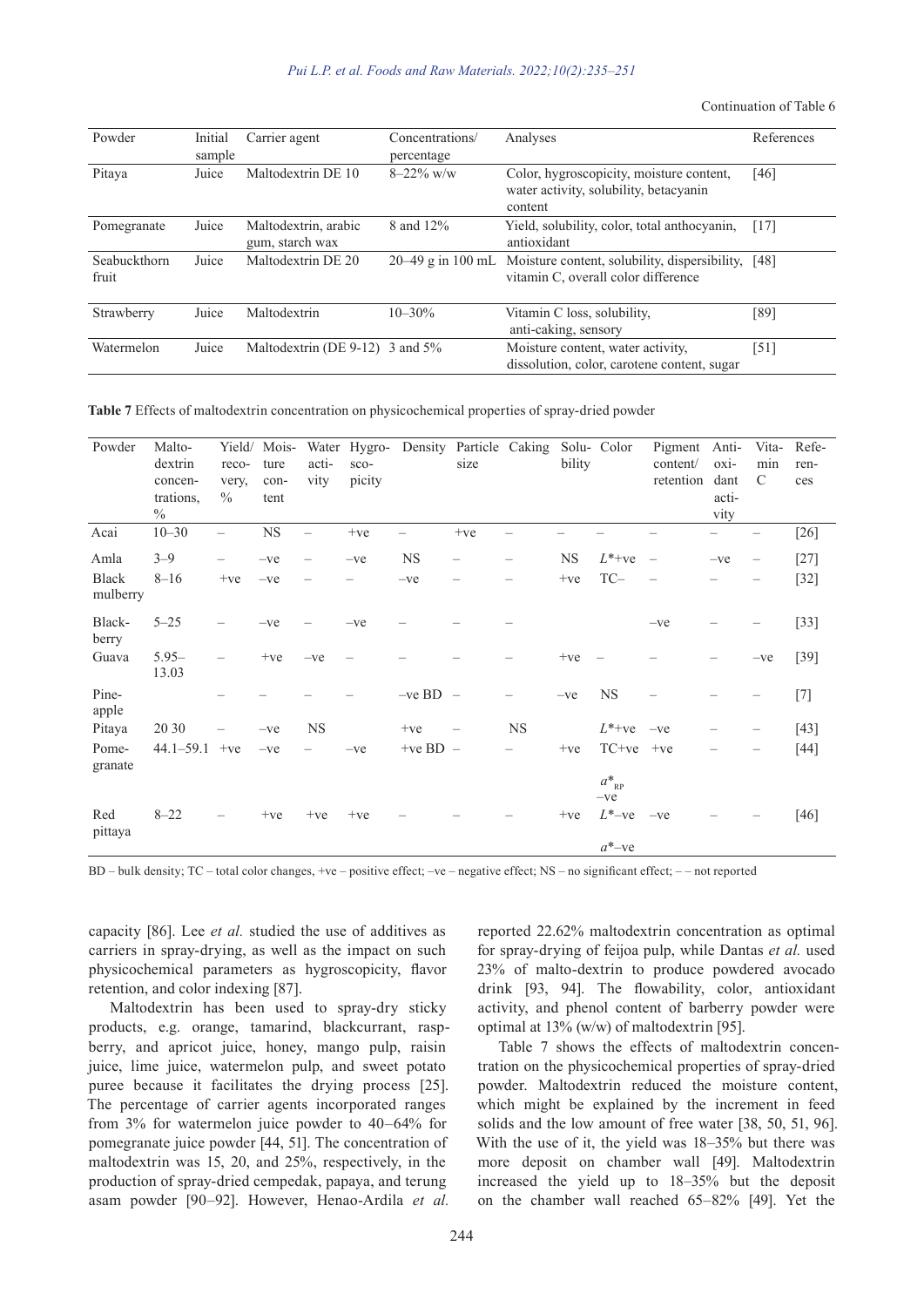|                       | Powder Starting<br>material | Independent<br>variables                                                                                        | Response variables                                                                                                                                         | Optimi-<br>zation               | Design                                              |                         | Software References |
|-----------------------|-----------------------------|-----------------------------------------------------------------------------------------------------------------|------------------------------------------------------------------------------------------------------------------------------------------------------------|---------------------------------|-----------------------------------------------------|-------------------------|---------------------|
| Acai                  | Juice                       | Inlet air temperature,<br>feed<br>flow rate, maltodextrin<br>concentration                                      | Process yield, moisture<br>content, hygroscopicity,<br>anthocyanin retention, outlet<br>temperature                                                        | <b>RSM</b>                      | Rotatable central Statistica<br>composite<br>design | 5.5                     | $[26]$              |
| Acerola Juice         |                             | Inlet air temperature,<br>Drying aid/acerola,<br>percent replace<br>of maltodextrin by<br>crystalline cellulose | Moisture content,<br>hygroscopicity,<br>water solublity,<br>flowability                                                                                    | <b>RSM</b>                      | Central<br>composite<br>design (CCD)                | Minitab<br>15           | $[59]$              |
| Black-<br>berry       | Pulp                        | inlet air temperature,<br>maltodextrin<br>concentration                                                         | Moisture content,<br>anthocyanin retention,<br>hygroscopicity, particle size,<br>color parameters                                                          | <b>RSM</b>                      | Central<br>composite<br>rotatable design            | Statistica [33]<br>8.0  |                     |
| Cashew Juice<br>apple |                             | Drying aid/juice, percent<br>replace<br>of maltodextrin by<br>crystalline cellulose                             | Ascorbic acid retention,<br>hygroscopicity, flowability,<br>water solubility                                                                               | <b>RSM</b>                      | RSM with 11<br>runs                                 | Minitab<br>15           | $[85]$              |
| Guava                 | Slurry                      | Inlet air temperature,<br>maltodextrin<br>concentration                                                         | solubility, moisture content,<br>dispersibility, vitamin C                                                                                                 | <b>RSM</b>                      | <b>CCRD</b>                                         |                         | $[39]$              |
| Jujube                | Juice                       | Inlet air temperature,<br>maltodextrin<br>concentration, feed flow<br>rate                                      | Moisture content, vitamin C, RSM<br>color, hygroscopicity                                                                                                  |                                 | Box Behnken                                         |                         | [60]                |
| Orange Juice          |                             | Inlet air temperature,<br>atomization rate, flow<br>rate                                                        | Particle size, wettability<br>time, insoluble solids, bulk<br>density, moisture content                                                                    | Full<br>factorial<br>design     | Complete<br>random<br>design                        |                         | $[49]$              |
| Pine-<br>apple        | Juice                       | Atomization<br>rate, maltodextrin<br>concentration                                                              | Apparent and true density,<br>color, moisture content,<br>solubility                                                                                       | Complete<br>factorial<br>design | 3 repetition at<br>center point                     | $\qquad \qquad -$       | $[7]$               |
| Pome-<br>granate      | Juice                       | Inlet air temperature,<br>maltodextrin<br>concentration, feed/mix<br>concentration                              | Moisture content,<br>hygroscopicity, anthocyanin<br>content, color, solubility,<br>bulk density, yield,<br>total phenolic content,<br>antioxidant activity | <b>RSM</b>                      | CCD                                                 | Design<br>expert<br>6.0 | $[44]$              |
| Red<br>pitaya<br>peel | Puree                       | Inlet air temperature,<br>outlet temperature,<br>maltodextrin<br>concentration                                  | Color, hygroscopicity,<br>moisture content, water<br>activity, solubility,<br>betacyanin content                                                           | <b>RSM</b>                      | CCD                                                 |                         | $[46]$              |

|  |  | Table 8 Applications of Response Surface Methodology (RSM) in spray-drying of fruits |  |  |
|--|--|--------------------------------------------------------------------------------------|--|--|
|  |  |                                                                                      |  |  |

concentration of maltodextrin is important in controlling the quality of the powder. For instance, a higher amount of maltodextrin dextrose equivalent made it possible to obtain low-hygroscopicity liquorice [97]. Leyva-Porras *et al.* investigated the effect of spray-drying settings on the microencapsulation of bioactive components and the physicochemical qualities of strawberry juice with maltodextrin as a transporting agent [98].

Reduction in maltodextrin generally improved the solubility [7]. Similar observation was reported by

Moreirra *et al.*, who used a drying assistance ratio of cashew apple juice dry weight (5:1) and cashew tree gum substituting maltodextrin in 50% of spray-drying of cashew apple juice generated with high solubility  $(> 90\%)$  [59]. The solubility of spray-dried mango powder decreased as the cellulose concentration grew. At 9% of cellulose, the solubility values of mango powder were 72, 71, and 31% using maltodextrin, arabic gum, and waxy starch, respectively [14]. Quek *et al.* studied watermelon powder production and discovered that adding maltodextrin in greater quantities than 10%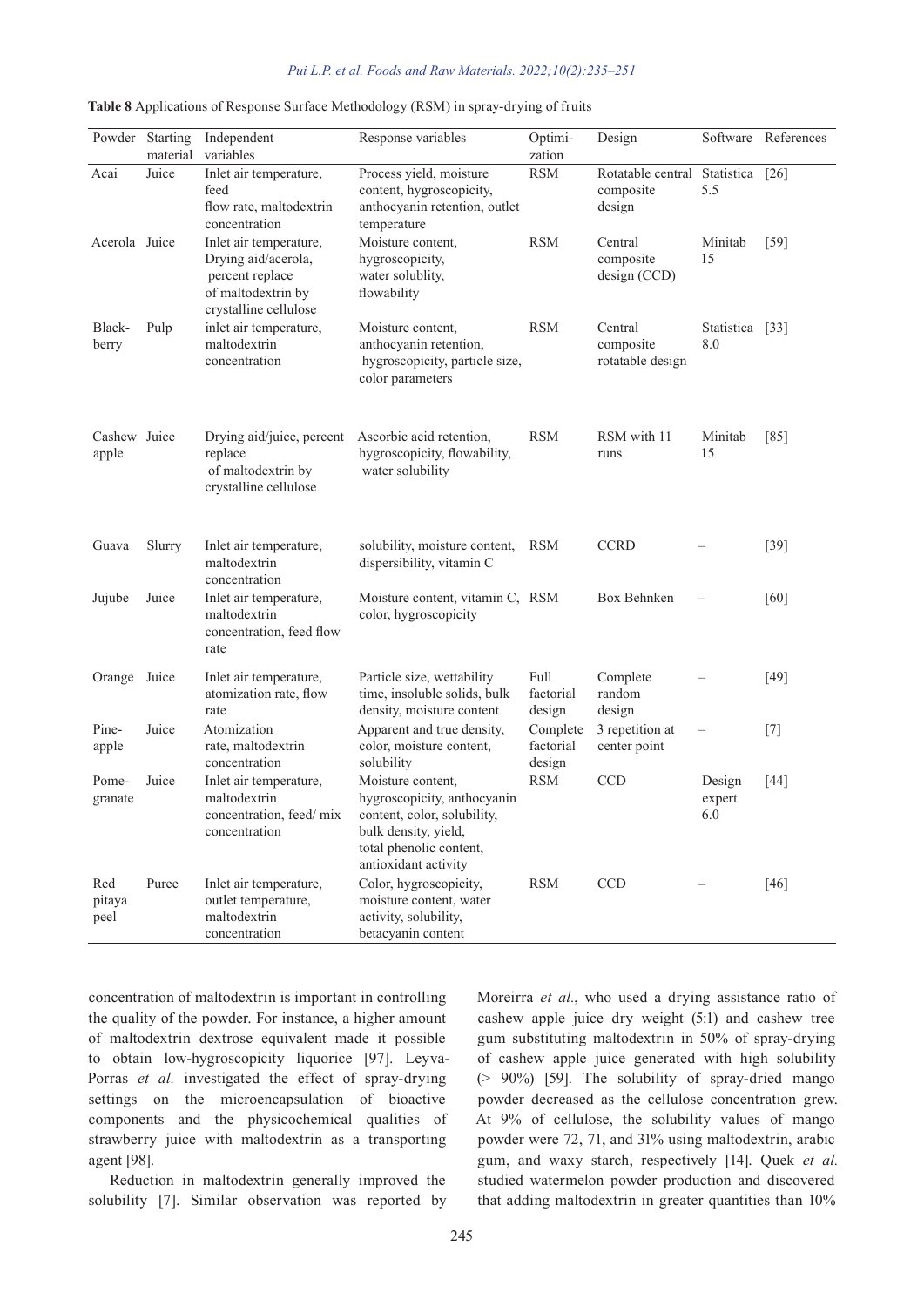led to color loss [51]. These results confirmed those obtained by Farimin and Nordin, who studied roselleand-pineapple powder [96]. Papadakis *et al.* reported that the exact color of each powder depended on the ratio of raisin juice solids:maltodextrin solids [18].

*Optimization of spray-drying process.* Response surface methodology is applied to determine the optimum condition of spray-drying because this procedure is comprehensive, simple, and highly efficient [82, 99]. The central composite design builds a quadratic model for the response variable without a complete three level factorial experiment. Only by optimizing the spray-drying process, food producers can obtain better powder properties and yield [26].

Table 8 summarizes the use of response surface methodology as optimization for spray-drying of fruit powder. The main independent variables are inlet air temperature, maltodextrin concentration, and feed or flow rate [20, 26, 100]. Moisture content and water solubility are the most important properties of food powder [19]. However, yield and hygroscopicity proved to be the common response variables [26, 59]. Consequently, optimization of the amount of carrier is an important step in making a commercial product [16]. Li *et al.* applied the Box-Behken method to obtain the optimal condition of 142.8°C, 23.7% core material, and 11.7% feed solid in spray-drying of plum [101]. Pandey *et al*. reported the inlet temperature of 166.64°C and 9.26% maltodextrin concentration as optimal conditions for fruit slurry spray-drying process [102].

**CONCLUSION**

This review covered the basic principles of spraydrying while determining the effects of each spraydrying parameter on powder properties. These parameters included inlet air temperature, atomization rate, air flow rate, and feed flow rate. The article also summarized the effects of different carrier agents on the powder. Inlet temperature of spray-dryer and carrier concentration were found to increase the product yield and solubility, as well as to decrease the moisture content, pigment, and antioxidant content.

However, inlet temperature proved to be the main factor that affected the powder density. On the other hand, atomization rate had little effect on powder properties. Certain powder properties depended on the type of fruit and the range of parameters applied. The review showed that the impact of additives and encapsulation on the physicochemical parameters of fruit extract powder is critical. Changing the spraydryer settings can solve the technical obstacles in spray-drying of fruit extracts. In addition, spray drying is a newer and cheaper method of turning fruit extracts into powder.

# **CONTRIBUTION**

Liew Phing Pui gathered data, donated data and analysis tools, conducted the study, wrote the manuscript, and submitted it. Abdul Kalam Saleena Lejaniya was in charge of data collection and data contribution, formatted the manuscript and proofread the article.

#### **CONFLICT OF INTEREST**

The authors note that they have no known conflicting financial or personal interests that might have impacted the findings of this study.

# **REFERENCES**

- 1. Fellows P. Dehydration. In: Fellows P, editor. Food Processing Technology: Principles and Practice. 2nd ed. Cambridge: Woodhead Publishing Limited, 2000. pp. 311–340.
- 2. Doymaz I, Kocayigit F. Drying and rehydration behaviours of convection drying of green peas. Drying Technology. 2011;29(11):1273–1282. https://doi.org/10.1080/07373937.2011.591713
- 3. Souza M, Mesquita A, Souza P, Borges G, Silva T, Converti A, *et al.* New functional non-dairy mixed tropical fruit juice microencapsulated by spray drying: Physicochemical characterization, bioaccessibility, genetic identification and stability. LWT. 2021;152. https://doi.org/10.1016/j.lwt.2021.112271
- 4. Muzaffar K, Nayik GA, Kumar P. Production of fruit juice powders by spray drying technology. International Journal of Advance Research in Science and Engineering. 2018;7(3):59–67.
- 5. Wang W, Zhou W. Characterization of spray-dried soy sauce powders using maltodextrin as carrier. Journal of Food Engineering. 2012;109(3):399–405. https://doi.org/10.1016/j.jfoodeng.2011.11.012
- 6. Perez NE, Schmalko ME. Convective drying of pumpkin: Influence of pretreatment and drying temperature. Journal of Food Process Engineering. 2009;32(1):88–103. https://doi.org/10.1111/j.1745-4530.2007.00200.x
- 7. Abadio FDB, Domingues AM, Borges SV, Oliveira VM. Physical properties of powdered pineapple (*Ananas comosus*) juice – Effect of malt dextrin concentration and atomization speed. Journal of Food Engineering. 2004;64(3):285–287. https://doi.org/10.1016/j.jfoodeng.2003.10.010
- 8. Tonon RV, Brabet C, Pallet D, Brat P, Hubinger MD. Physicochemical and morphological characterisation of açai (*Euterpe oleraceae* Mart.) powder produced with different carrier agents. International Journal of Food Science and Technology. 2009;44(10):1950–1958. https://doi.org/10.1111/j.1365-2621.2009.02012.x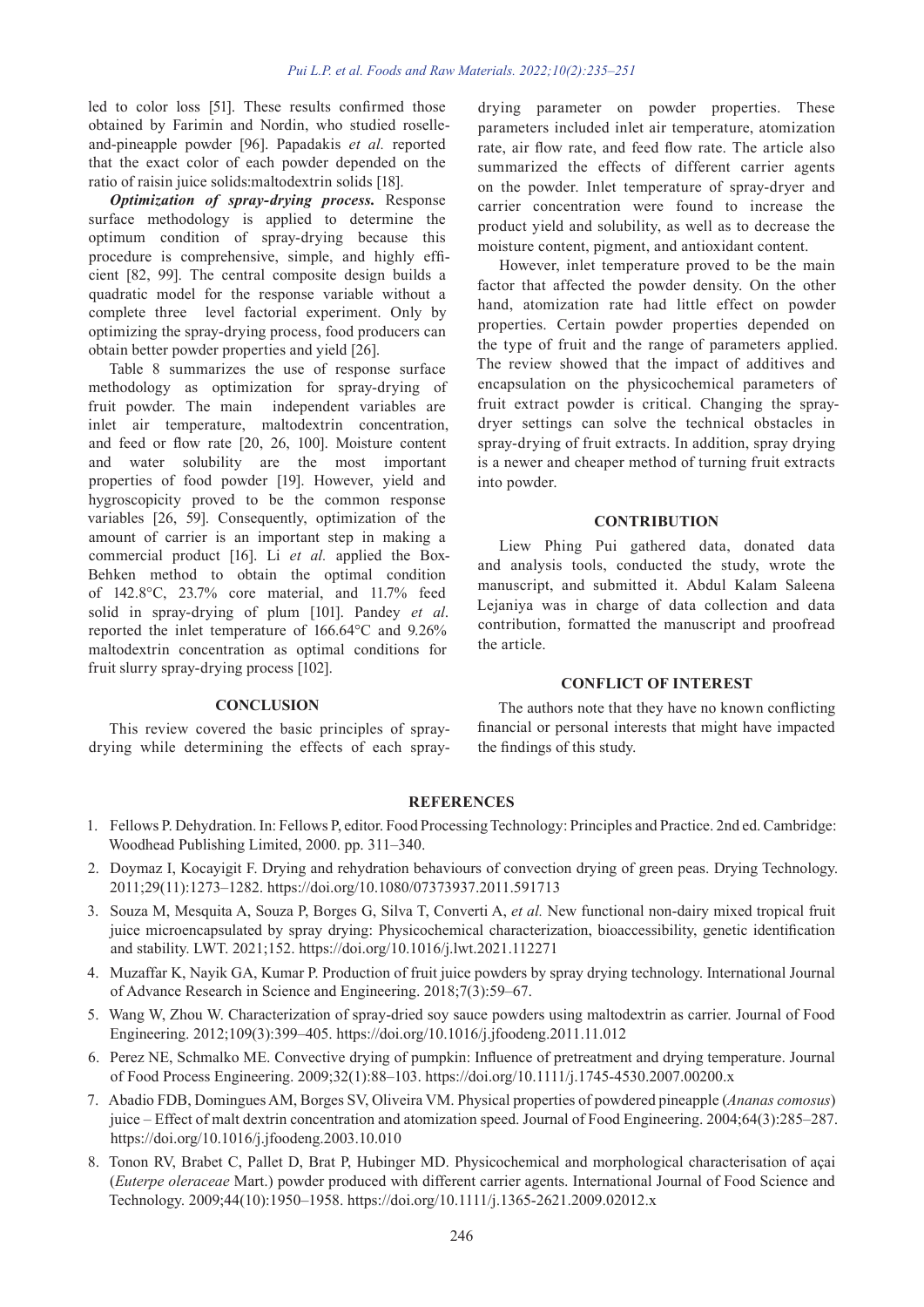- 9. Chew S-C, Tan C-H, Pui L-P, Chong P-N, Gunasekaran B, Lin NK. Encapsulation technologies: A tool for functional foods development. International Journal of Innovative Technology and Exploring Engineering. 2019;8(5S):154–160.
- 10. Masters K. Spray drying handbook. Harlow: Longman Scientific and Technical; 1991. 725 p.
- 11. Pui LP, Karim R, Yusof YA, Wong CW, Ghazali HM. Optimization of spray-drying parameters for the production of "Cempedak" (*Artocarpus integer*) fruit powder. Journal of Food Measurement and Characterization. 2020;14(6):3238– 3249. https://doi.org/10.1007/s11694-020-00565-3
- 12. Gopinathan M, Yusof YA, Pui LP. Effects of different drying methods on the physicochemical and antioxidant content of "cempedak" (*Artocarpus integer* L.) powder. Journal of Food Processing and Preservation. 2020;44(12). https:// doi.org/10.1111/jfpp.14966
- 13. Loo YY, Pui LP. Storage stability of kuini powder in two packaging aluminum laminated polyethylene and polyethylene terephthalate. Malaysian Journal of Analytical Sciences. 2020;24(5):657–669.
- 14. Cano-Chauca M, Stringheta PC, Ramos AM, Cal-Vidal J. Effect of the carriers on the microstructure of mango powder obtained by spray drying and its functional characterization. Innovative Food Science and Emerging Technologies. 2005;6(4):420–428. https://doi.org/10.1016/j.ifset.2005.05.003
- 15. Sobulska M, Zbicinski I. Advances in spray drying of sugar-rich products. Drying Technology. 2021;39(12):1774– 1799. https://doi.org/10.1080/07373937.2020.1832513
- 16. Bhandari BR, Dutta N, Howes T. Problems associated with spray drying of sugar-rich food. Drying Technology. 1997;15(2):671–684. https://doi.org/10.1080/07373939708917253
- 17.Youssefi S, Ehmam-Djomeh Z, Mousavi MS. Comparison of Artificial Neural Network (ANN) and Response Surface Methodology (RSM) in the prediction of quality parameters of spray-dried pomegranate juice. Drying Technology. 2009;27(7):910–917. https://doi.org/10.1080/07373930902988247
- 18. Papadakis SE, Gardeli C, Tzia C. Raisin extract powder: Production, physical and sensory properties. Proceedings of the 11th international drying symposium IDS'98; 1998; Halkidiki. Halkidiki: Ziti Editions; 1998. p. 1207–1213.
- 19. Bhandari BR, Snoussi A, Dumoulin ED, Lebert A. Spray drying of concentrated fruit juices. Drying Technology. 1993;11(5):1081–1092. https://doi.org/10.1080/07373939308916884
- 20. Grabowski JA, Truong V-D, Daubert CR. Spray-drying of amylase hydrolyzed sweetpotato puree and physicochemical properties of powder. Journal of Food Science. 2006;71(5):E209–E217. https://doi.org/10.1111/j.1750- 3841.2006.00036.x
- 21. Sasikumar R, Das M, Deka SC. Process optimization for the production of blood fruit powder by spray drying technique and its quality evaluation. Journal of Food Science and Technology. 2020;57(6):2269–2282. https://doi. org/10.1007/s13197-020-04264-1
- 22. Parihari A. Performance study of spray dryer using various salt solutions. Masters thesis. Rourkela: National Institute of Technology; 2009. 132 p.
- 23. Patel RP, Patel MP, Suthar AM. Spray drying tech nology: An overview. Indian Journal of Science Technology. 2009;2(10):44–47.
- 24. Goula AM, Adamopoulos KG. Spray drying of tomato pulp: Effect of feed concentration. Drying Technology. 2004;22(10):2309–2330. https://doi.org/10.1081/DRT-200040007
- 25. Goula AM, Adamopoulos KG. Effect of maltodextrin addition during spray drying of tomato pulp in dehumidified air: I. Drying kinetics and product recovery. Drying Technology. 2008;26(1):714–725. https://doi. org/10.1080/07373930802046369
- 26.Tonon RV, Brabet C, Hubinger MD. Influence of process conditions on the physicochemical properties of acai (*Euterpe oleraceae* Mart.) powder produced by spray drying. Journal of Food Engineering. 2008;88(3):411–418. https://doi. org/10.1016/j.jfoodeng.2008.02.029
- 27. Mishra P, Mishra S, Mahanta CL. Effect of maltodextrin concentration and inlet temperature during spray drying on physicochemical and antioxidant properties of amla (*Emblica officinalis*) juice powder. Food Bioproducts and Processing. 2014;92(3):252–258. https://doi.org/10.1016/j.fbp.2013.08.003
- 28.Villacrez JL, Carriazo JG, Osorio C. Microencapsulation of Andes berry (*Rubus glaucus* Benth.) aqueous extract by spray drying. Food and Bioprocess Technology. 2014;7(5):1445–1456. https://doi.org/10.1007/s11947-013-1172-y
- 29. Fang Z, Bhandari B. Effect of spray drying and storage on the stability of bayberry polyphenols. Food Chemistry. 2011;129(3):1139–1147. https://doi.org/10.1016/j.foodchem.2011.05.093
- 30. Singh A, Kumar S, Sharma HK. Effect of enzymatic hydrolysis on the juice yield from bael fruit (*Aegle marmelos*  Correa) pulp. American Journal of Food Technology. 2012;7(2):62–72. https://doi.org/10.3923/ajft.2012.62.72
- 31. Bakowska-Barczak AM, Kolodziejczyk PP. Black currant polyphenols: Their storage stability and microencapsulation. Industrial Crops and Products. 2011;34(2):1301–1309. https://doi.org/10.1016/j.indcrop.2010.10.002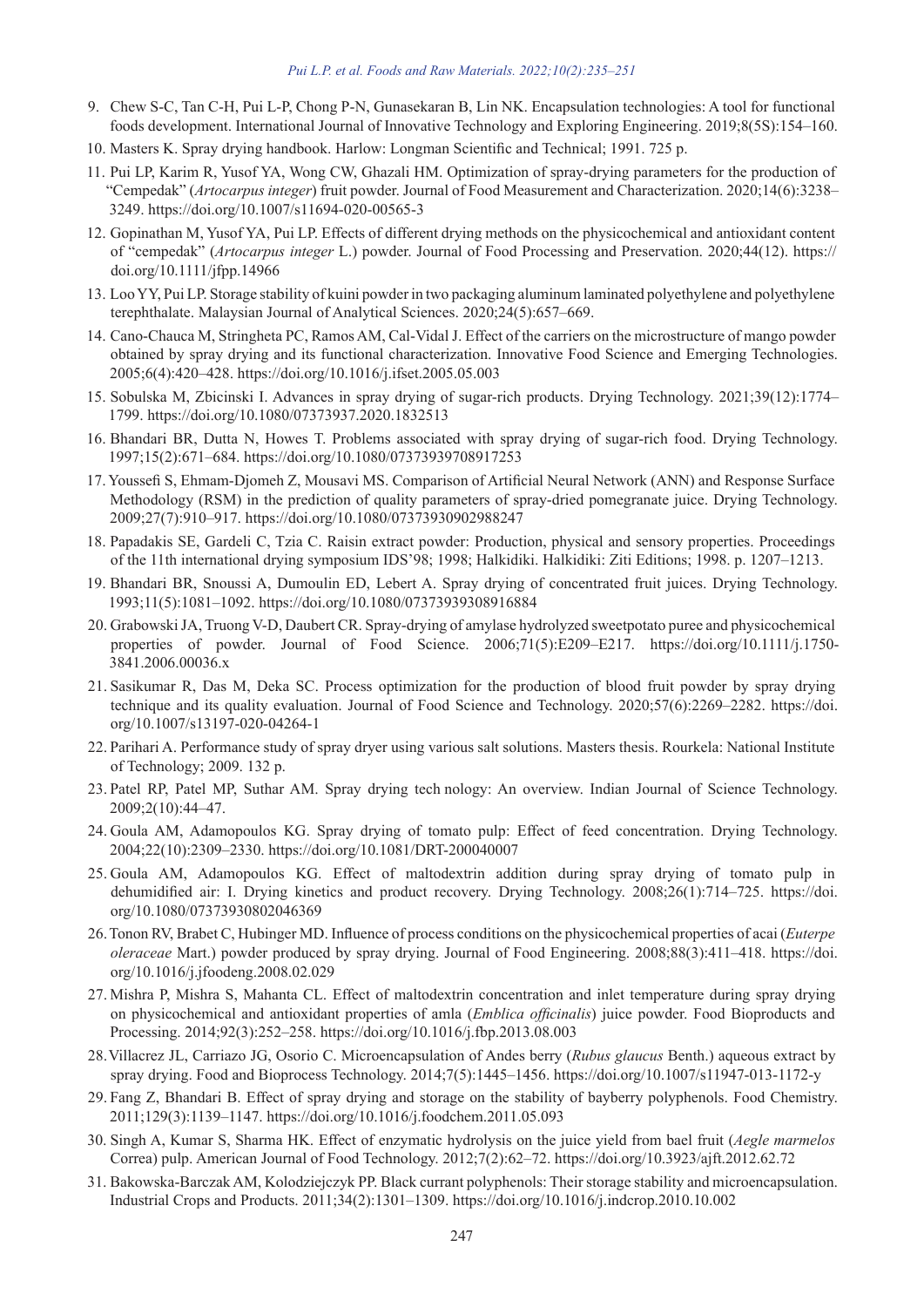- 32. Fazeli M, Emam-Djomeh Z, Kalbasi Ashtari A, Omid M. Effect of spray drying conditions and feed composition on the physical properties of black mulberry juice powder. Food and Bioproducts Processing. 2012;90(4):667–675. https://doi.org/10.1016/j.fbp.2012.04.006
- 33. Ferrari CC, Germer SPM, de Aguirre JM. Effects of spray-drying conditions on the physicochemical properties of blackberry powder. Drying Technology. 2012;30(2):154–163. https://doi.org/10.1080/07373937.2011.628429
- 34. Berg S, Bretz M, Hubbermann EM, Schwarz K. Influence of different pectins on powder characteristics of microencapsulated anthocyanins and their impact on drug retention of shellac coated granulate. Journal of Food Engineering. 2012;108(1):158–165. https://doi.org/10.1016/j.jfoodeng.2011.06.035
- 35. Solval KM, Sundarajan S, Alfaro L, Sathivel S. Development of cantaloupe (*Cucumis melo*) juice powders using spray drying technology. LWT – Food Science and Technology. 2012;46(1):287–293. https://doi.org/10.1016/j. lwt.2011.09.017
- 36. Murugesan R, Orsat V. Spray drying of elderberry (*Sambucus nigra* L.) juice to maintain its phenolic content. Drying Technology. 2011;29(14):1729–1740. https://doi.org/10.1080/07373937.2011.602485
- 37. Kha TC, Nguyen MH, Roach PD. Effects of spray drying conditions on the physicochemical and antioxidant properties of the Gac (*Momordica cochinchinensis*) fruit aril powder. Journal of Food Engineering. 2010;98(3):385–392. https:// doi.org/10.1016/j.jfoodeng.2010.01.016
- 38. Mahendran T. Physico-chemical properties and sensory characteristics of dehydrated guava concentrate: Effect of drying method and maltodextrin concentration. Tropical Agricultural Research and Extension. 2010;13(2):49–54. https://doi.org/10.4038/tare.v13i2.3138
- 39. Patil V, Chauhan AK, Singh RP. Optimization of the spray-drying process for developing guava powder using response surface methodology. Powder Technology. 2014;253:230–236. https://doi.org/10.1016/j.powtec.2013.11.033
- 40.Thankitsunthorn C, Laohaprasit N, Srzednicki G. Effects of drying temperature on quality of dried Indian gooseberry powder. International Food Research Journal. 2009;16(3):335–361.
- 41. Zareifard MR, Niakousari M, Shokrollahi Z, Javadian S. A feasibility study on the drying of lime juice: The relationship between the key operating parameters of a small laboratory spray dryer and product quality. Food and Bioprocess Technology. 2012;5(5):1896–1906. https://doi.org/10.1007/s11947-011-0689-1
- 42. Shrestha AK, Ua-Arak T, Adhikari BP, Howes T, Bhandari BR. Glass transition behavior of spray dried orange juice powder measured by differential scanning calorimetry (DSC) and thermal mechanical compression test (TMCT). International Journal of Food Properties. 2007;10(3):661–673. https://doi.org/10.1080/10942910601109218
- 43.Tze NL, Han CP, Yusof YA, Ling CN, Talib RA, Taip FS, *et al.* Physicochemical and nutritional properties of spraydried pitaya fruit powder as natural colorant. Food Science and Biotechnology. 2012;21(3):675–682. https://doi. org/10.1007/s10068-012-0088-z
- 44. Horuz E, Altan A, Maskan M. Spray drying and process optimization of unclarified pomegranate (*Punica granatum*) juice. Drying Technology. 2012;30(7):787–798. https://doi.org/10.1080/07373937.2012.663434
- 45. Cai YZ, Corke H. Production and properties of spray-dried Amaranthus betacyanin pigments. Journal of Food Science. 2000;65(7):1248–1252. https://doi.org/10.1111/j.1365-2621.2000.tb10273.x
- 46. Bakar J, Ee SC, Muhammad K, Hashim DM, Adzahan N. Spray-drying optimization for red pitaya peel (*Hylocereus polyrhizus*). Food and Bioprocess Technology. 2013;6(5):1332–1342. https://doi.org/10.1007/s11947-012-0842-5
- 47.Vidović SS, Vladić JZ, Vaštag ZG, Zeković ZP, Popović LM. Maltodextrin as a carrier of health benefit compounds in *Satureja montana* dry powder obtained by spray drying technique. Powder Technology. 2014;258:209–215. https:// doi.org/10.1016/j.powtec.2014.03.038
- 48. Selvamuthukumaran M, Khanum F. Optimization of spray drying process for developing seabuckthorn fruit juice powder using response surface methodology. Journal of Food Science and Technology. 2014;51(12):3731–3739. https://doi.org/10.1007/s13197-012-0901-y
- 49. Chengini GR, Ghabadian B. Effect of spray-drying conditions on physical properties of orange juice powder. Drying Technology. 2005;23(3):657–668. https://doi.org/10.1081/DRT-200054161
- 50. Goula AM, Adamopoulos KG. Spray drying of tomato pulp- in dehumidified air: II. The effect on powder properties. Journal of Food Engineering. 2005;66(1):35–42. https://doi.org/10.1016/j.jfoodeng.2004.02.031
- 51. Quek SY, Chok NK, Swedlund P. The physicochemical properties of spray-dried watermelon powders. Chemical Engineering and Processing: Process Intensification. 2007;46(5):386–392. https://doi.org/10.1016/j.cep.2006.06.020
- 52. Mani S, Jaya S, Das H. Sticky issues on spray drying of fruit juices [Internet]. [cited 2021 Nov 20]. Available from: https://www.engr.usask.ca/societies/asae-csae/papers/asaepapermbsk02-201.pdf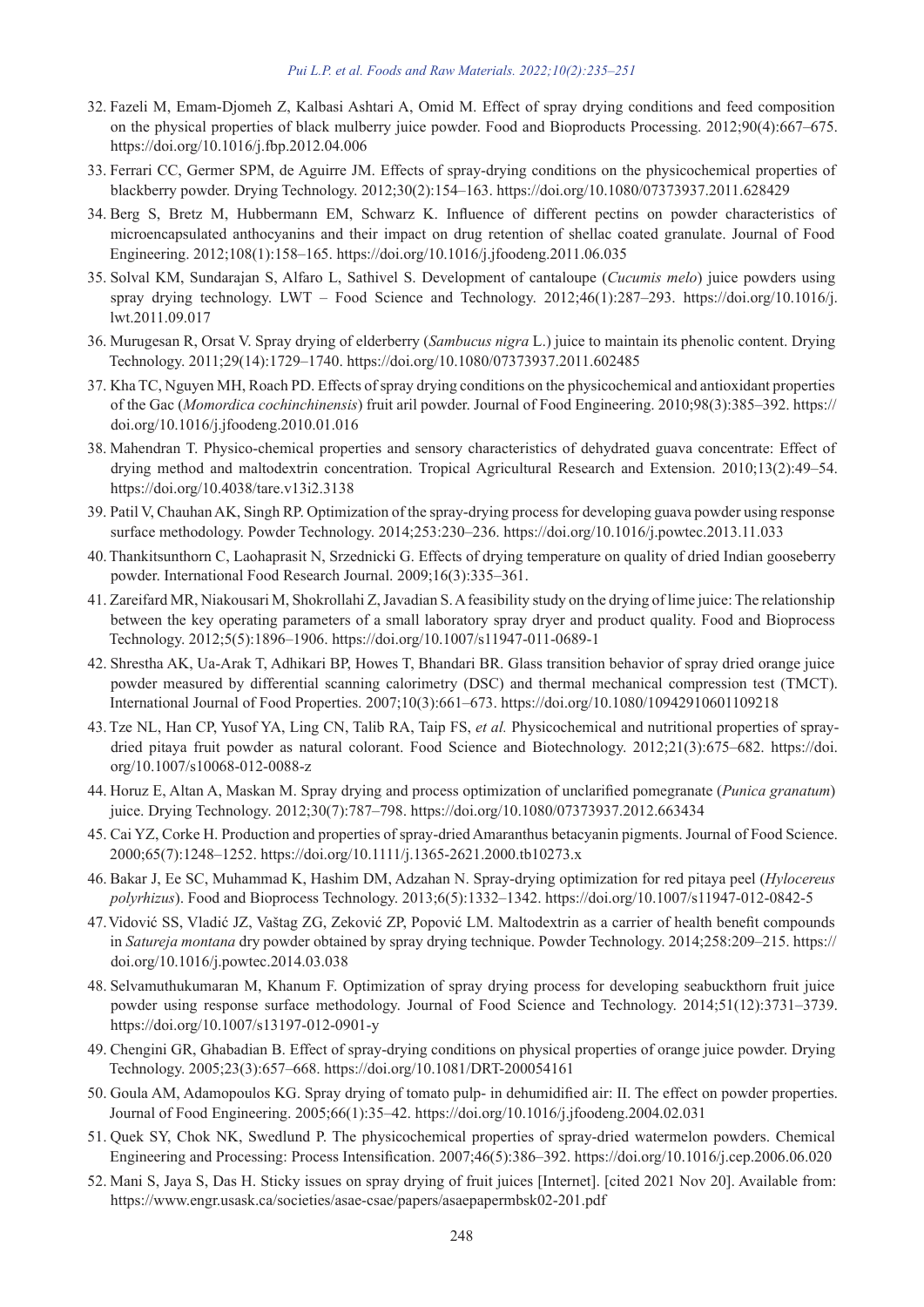- 53.Adhikari B, Howes T, Bhandari BR, Troung V. Effect of addition of maltodextrin on drying kinetics and stickiness of sugar and acid-rich foods during convective drying: experiments and modelling. Journal of Food Engineering. 2004;62(1):53–68. https://doi.org/10.1016/S0260-8774(03)00171-7
- 54. Rodríguez-Hernández GR, González-García R, Grajales-Lagunes A, Ruiz-Cabrera MA, Abud-Archila M. Spraydrying of cactus pear juice (*Opuntia streptacantha*): Effect on the physicochemical properties of powder and reconstituted product. Drying Technology. 2005;23(4):955–973. https://doi.org/10.1080/DRT-200054251
- 55. Fitzpatrick JJ, Hodnett M, Twomey M, Cerqueira PSM, O'Flynn J, Roos YH. Glass transition and the flowability and caking of powders containing amorphous lactose. Powder Technology. 2007;178(2):119–128. https://doi.org/10.1016/j. powtec.2007.04.017
- 56. Phoungchandang S, Sertwasana A. Spray-drying of ginger juice and physicochemical properties of ginger powders. ScienceAsia. 2010;36(1):40–45.
- 57. Chen XD, Patel KC. Manufacturing better quality food powders from spray drying and subsequent treatments. Drying Technology. 2008;26(11):1313–1318. https://doi.org/10.1080/07373930802330904
- 58.Jittanit W, Niti-Att D, Techanuntachaikul O. Study of spray drying of pineapple juice using maltodextrin as an adjunct. Chiang Mai Journal of Science. 2010;37(3):498–506.
- 59. Moreira GEG, Maia Costa MG, de Souza ACR, de Brito ES, de Medeiros MFD, de Azeredo HMC. Physical properties of spray dried acerola extract as affected by temperature and drying aids. LWT – Food Science and Technology. 2009;42(2):641–645. https://doi.org/10.1016/j.lwt.2008.07.008
- 60. Chen Q, Bi J, Zhou Y, Liu X, Wu X, Chen R. Multi-objective optimization of spray drying of jujube (*Zizyphus jujuba* Miller) powder using response surface methodology. Food and Bioprocess Technology. 2014;7(6):1807–1818. https:// doi.org/10.1007/s11947-013-1171-z
- 61. Phisut N. Spray drying technique of fruit juice powder: Some factors influencing the properties of product. International Food Research Journal. 2012;19(4):1297–1306.
- 62. Pui LP, Karim R, Yusof YA, Wong CW, Ghazali HM. Effects of inlet temperature and carrier concentration on spraydried "cempedak" (*Artocarpus integer*) fruit powder and its reconstitution properties. Acta Scientiarum Polonorum, Technologia Alimentaria. 2021;20(2):135–148. https://doi.org/10.17306/J.AFS.0801
- 63. Obón JM, Castellar MR, Alacid M, Fernandez-Lopez JA. Production of a red–purple food colorant from *Opuntia stricta* fruits by spray drying and its application in food model systems. Journal of Food Engineering. 2009;90(4):471– 479. https://doi.org/10.1016/j.jfoodeng.2008.07.013
- 64. Gong Z, Zhang M, Mujumdar A, Sun J. Spray drying and agglomeration of instant bayberry powder. Drying Technology 2008;26(1):116–121. https://doi.org/10.1080/07373930701781751
- 65.Aragüez-Fortes Y, Robaina-Morales LM, Pino JA. Optimization of the spray-drying parameters for developing guava powder. Journal of Food Process Engineering. 2019;42(6). https://doi.org/10.1111/jfpe.13230
- 66.Wong CW, Pui LP, Ng JML. Production of spray-dried Sarawak pineapple (Ananas comosus) powder from enzyme liquefied puree. International Food Research Journal. 2015;22(4):1631–1636.
- 67. Saha A, Jindal N. Process optimization for the preparation of bael (Aegle marmelos correa) fruit powder by spray drying. International Journal of Food Science and Nutrition. 2018;3(4):44–51.
- 68.Tonon RV, Freitas SS, Hubinger MD. Spray drying of açai (*Euterpe oleraceae* Mart.) juice: Effect of inlet air temperature and type of carrier agent. Journal of Food Processing and Preservation. 2011;35(5):691–700. https://doi. org/10.1111/j.1745-4549.2011.00518.x
- 69.Reineccius GA. The spray drying of food flavors. Drying Technology. 2004;22(6):1289–1324. https://doi.org/10.1081/ DRT-120038731
- 70. Nijdam JJ, Langrish TAG. The effect of surface composition on the functional properties of milk powders. Journal of Food Engineering. 2006;77(4):919–925. https://doi.org/10.1016/j.jfoodeng.2005.08.020
- 71.Al-Kahtani HA, Hassan BH. Spray drying of roselle (*Hibiscus sabdarifa* L.) extract. Journal of Food Science. 1990;55(4):1073–1076. https://doi.org/10.1111/j.1365-2621.1990.tb01601.x
- 72. Gawałek, J. Effect of spray dryer scale size on the properties of dried beetroot juice. Molecules. 2021;26(1). https:// doi.org/10.3390/molecules26216700
- 73. Tee LH, Luqman Chuah A, Pin KY, Abdull Rashih A, Yusof YA. Optimization of spray drying process parameters of Piper betle L. (Sirih) leaves extract coated with maltodextrin. Journal of Chemical and Pharmaceutical Research. 2012;4(3):1833–1841.
- 74. Goula AM, Adamopoulos KG. A new technique for spray drying orange juice concentrate. Innovative Food Science and Emerging Technologies. 2010;11(2):342–351. https://doi.org/10.1016/j.ifset.2009.12.001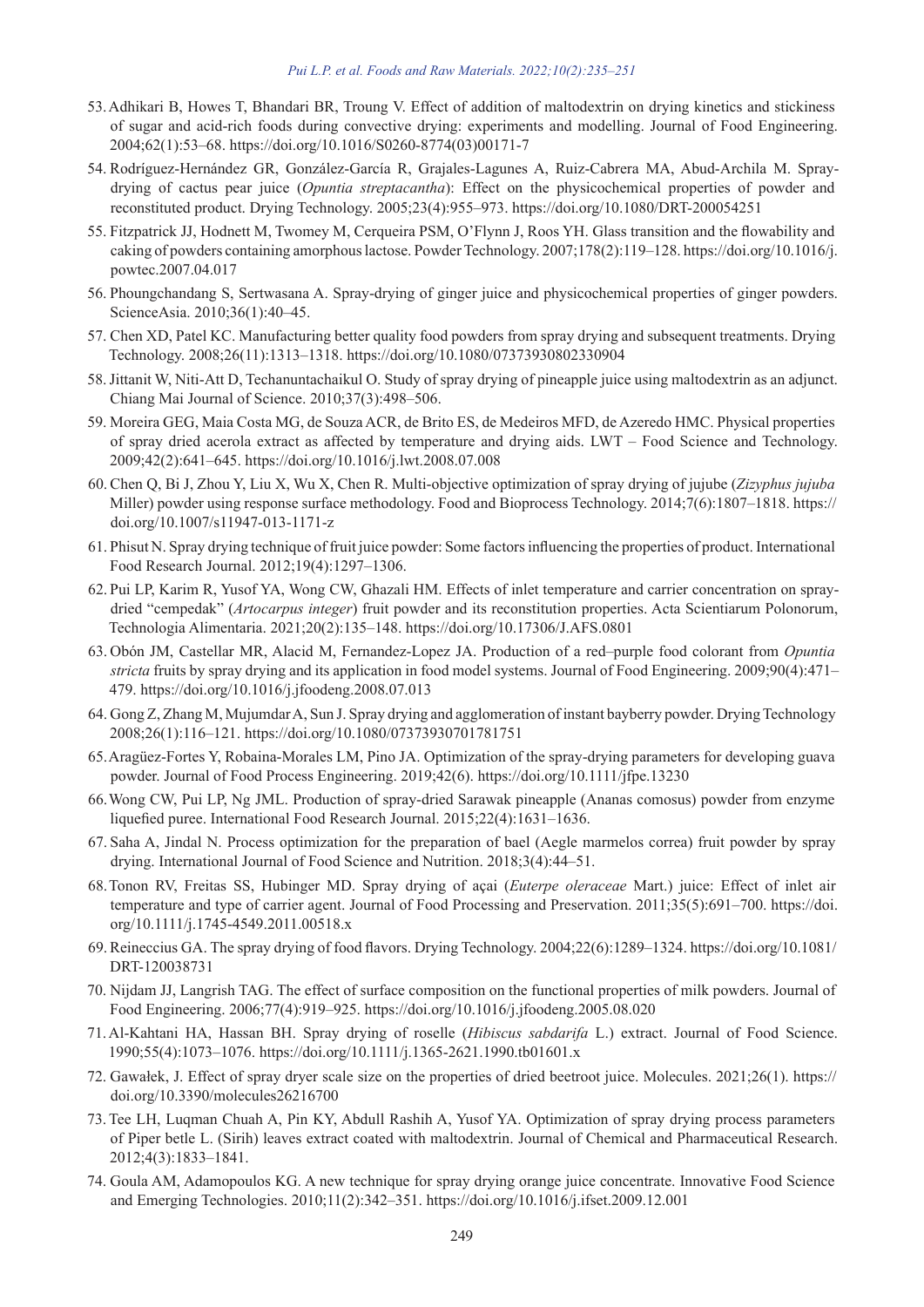- 75. Moβhammer MR, Stintzing FC, Carle R. Evaluation of different methods for the production of juice concentrates and fruit powders from cactus pear. Innovative Food Science and Emerging Technologies. 2006;7(4):275–287. https://doi. org/10.1016/j.ifset.2006.04.003
- 76. Roustapour OR, Hosseinalipour M, Ghobadian B. An experimental investigation of lime juice drying in a pilot plant spray dryer. Drying Technology. 2006;24(2):181–188. https://doi.org/10.1080/07373930600559035
- 77. Mestry AP, Mujumdar AS, Thorat BN. Optimization of spray drying of an innovative functional food: Fermented mixed juice of carrot and watermelon. Drying Technology. 2011;29(10):1121–1131. https://doi.org/10.1080/073739 37.2011.566968
- 78. Bazaria B, Kumar P. Optimization of spray drying parameters for beetroot juice powder using response surface methodology (RSM). Journal of the Saudi Society of Agricultural Sciences. 2018;17(4):408–415. https://doi. org/10.1016/j.jssas.2016.09.007
- 79. Ribeiro CMCM, Magliano LCSA, de Costa MMA, Bezerra TKA, da Silva FLH, Maciel MIS. Optimization of the spray drying process conditions for acerola and seriguela juice mix. Food Science and Technology. 2019;39:48–55. https://doi.org/10.1590/fst.36217
- 80. Chegini GR, Ghobadian B. Spray dryer parameters for fruit juice drying. World Journal of Agricultural Research. 2007;3(2):230–236.
- 81.Janiszewska E, Witrowa-Rajchert D. Effect of spray drying parameters on rosemary aroma microencapsulation. Polish Journal of Food and Nutrition Science. 2007;57(3):41–43.
- 82. Myers RH, Montgomery DC, Anderson-Cook CM. Response surface methodology: Process and product optimization using designed experiments, 3rd edition. New York: Wiley; 2009. 704 p.
- 83. Murua-Pagola B, Beristain-Guevara CI, Martinez-Bustos F. Preparation of starch derivatives using reactive extrusion and evaluation of modified starches as shell materials for encapsulation of flavoring agents by spray drying. Journal of Food Engineering. 2009;91(3):380–386. https://doi.org/10.1016/j.jfoodeng.2008.09.035
- 84. Etzbach L, Meinert M, Faber T, Klein C, Schieber A, Weber F. Effects of carrier agents on powder properties, stability of carotenoids, and encapsulation efficiency of goldenberry (*Physalis peruviana* L.) powder produced by co-current spray drying. Current Research in Food Science. 2020;3;73–81. https://doi.org/10.1016/j.crfs.2020.03.002
- 85. de Oliveira MA, Maia GA, de Figueirado RW, de Souza ACR, de Brito ES, de Azeredo HMC. Addition of cashew tree gum to maltodextrin-based carriers for spray drying of cashew apple juice. International Journal of Food Science and Technology. 2009;44(3):641–645. https://doi.org/10.1111/j.1365-2621.2008.01888.x
- 86.BeMiller JN, Whistler RL. Carbohydrates. In: Fennema OR, editor. Food chemistry. New York: Marcel Dekker; 1996. pp. 157–223.
- 87. Lee JKM, Taip FS, Abdullah HZ. Effectiveness of additives in spray drying performance: a review. Food Research. 2018;2(6):486–499. https://doi.org/10.26656/fr.2017.2(6).134
- 88.Bicudo MOP, Jó J, de Oliveira GA, Chaimsohn FP, Sierakowski MR, de Freitas RA, *et al.* Microencapsulation of Juçara (Euterpe edulis M.) pulp by spray-drying using different carriers and drying temperatures. Drying Technology. 2015;33(2):153–161. https://doi.org/10.1080/07373937.2014.937872
- 89. Krishnan JR. Development of spray dried strawberry juice powder. Pahang: University Malaysia Pahang; 2008.
- 90. Pui LP, Karim R, Yusof YA, Wong CW, Ghazali HM. Anti-caking agent effects on the properties of spray-dried "cempedak" fruit powder. Pertanika Journal of Tropical Agricultural Science. 2020;43(4):621–635. https://doi. org/10.47836/pjtas.43.4.15
- 91. Chang LS, Tan YL, Pui LP. Production of spray-dried enzyme-liquefied papaya (*Carica papaya* L.) powder. Brazilian Journal of Food Technology. 2020;23. https://doi.org/10.1590/1981-6723.18119
- 92. Chang LS, Eau Yong SM, Pui LP. Production of spray-dried "Terung Asam" (*Solanum lasiocarpum* Dunal) powder. Walailak Journal of Science and Technology. 2020;18(1). https://doi.org/10.48048/wjst.2021.6922
- 93. Henao-Ardila A, Quintanilla-Carvajal MX, Moreno FL. Combination of freeze concentration and spray drying for the production of feijoa (*Acca sellowiana* b.) pulp powder. Powder Technology. 2019;344:190–198. https://doi. org/10.1016/j.powtec.2018.12.015
- 94. Dantas D, Pasquali MA, Cavalcanti-Mata M, Duarte ME, Lisboa HM. Influence of spray drying conditions on the properties of avocado powder drink. Food Chemistry. 2018; 266:284–291. https://doi.org/10.1016/j. foodchem.2018.06.016
- 95. Naji-Tabasi S, Emadzadeh B, Shahidi-Noghabi M, Abbaspour M, Akbari E. Physico-chemical and antioxidant properties of barberry juice powder and its effervescent tablets. Chemical and Biological Technologies in Agriculture. 2021;8(1). https://doi.org/10.1186/s40538-021-00220-z